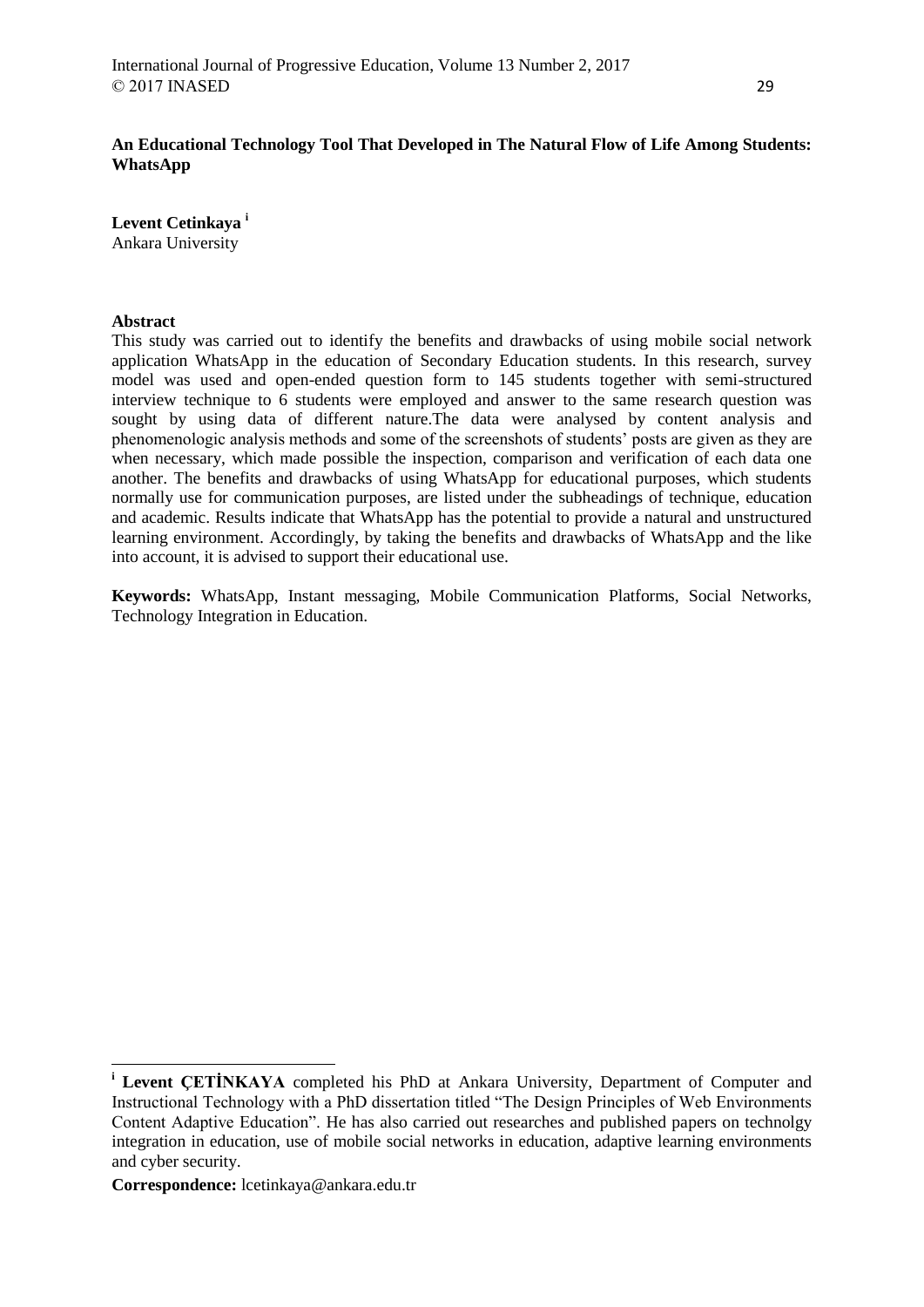### **Introduction**

Digital technologies which can be seen almost in all the activities of young people, have enabled the real and virtual lives to be lived together at the same time due to the increase in the access to the internet. Internet technologies, with the increase in their frequency of use, time and areas, have started to shape the way people produce content and share together with the communication and interaction patterns dynamically. Social networks which are widely used by the young people have become a second living space along with virtual reality. Social networks which are defined as softwares which ease the interaction among individuals and groups and offer different options for social feedback and support social relations (Boyd, 2003), have become a part of users' everyday routines (Dunne, Lawlor, & Rowley, 2010; Papacharissi, & Mendelson, 2011). Different from the other web sites which bring the people who have common interests together, it centers on 'person' (Boyd, & Ellison, 2007).

Proliferation of social networks which center on individuals and reflect the social structure in real life, has made the development of mobile applications necessary which enable the users to access these networks anytime and anywhere. Web-based social networks (Facebook, Twitter etc.) have become more popular through applications which are based on web and compatible with mobile devices. By the help of mobile social network applications, users can use social services, which are already available on computers, anywhere and anytime to interact and share. This has led the use of mobile technologies, mobile phones in particular to change. With the increase in the number of messaging applications (WhatsApp, BBM Line, etc.) developed for mobile phones and their increased popularity, different aspects of this change have started to be approached.

In parallel with the developments in internet technologies and the popularity of new generation mobile phones and social networks, internet based mobile messaging applications which were initially restricted to text messages, has gained an important role with the use of audio and video (multimedia). Recent researches suggest that messaging has become popular and primary communication preference (Lenhart et al., 2010). New mobile messaging technologies have supported text based messaging more than face to face meeting and thus making the users more informed about their family members, social and everyday matters, have changed the interaction among people uncommonly (Harrison, & Gilmore, 2012; Sultan, 2014). Though there are many similar applications that contributed to this change, WhatsApp application in particular, has been one of the most preferred mobile based messaging applications (see also, SimilarWeb, 2016; Statista, 2016). This technology by which users can send image, audio, video, voicemail, text message, location and talk to each other over mobile or WIFI internet connection, has started to be used widely after the developments in mobile technologies. WhatsApp, which Fischer (2013) defined as 'a simple social network', though was initially used for messaging via phone book, later has become an important communication tool that helps people access information quickly, especially by creating groups. Herein, it seems possible to define technically WhatsApp application with its multi-platform feature, multimedia support, support interaction among individuals and groups as mobile based social network.

No sooner social networks became inevitable in our daily lives than they started to appear in education. Accordingly, along with the effects of social networks on individuals, their use and effects in education have also been examined by the researchers. It is noted that the studies examining the use of social networks in education centered upon commonly used Facebook and Twitter. It is determined that each of these tools have the *potential to provide cooperation* (Arteaga Sánchez, Cortijo, & Javed, 2014; Fewkes, & McCabe, 2012; Irwin et al., 2012; Muñoz, & Towner, 2011; Shih, 2011; Wang et al., 2012), *augment social interaction* (Barczyk, & Duncan, 2013; Lim, & Richardson, 2016; Madge et al., 2009; Wang, et al., 2012), *interest and motivation* (Mills, 2011; Mitchell, 2012; Wu, & Hsu, 2011; Ziegler, 2007), s*ense of belonging and dependence* (Junco, 2012; Junco, Heibergert, & Loken, 2011), *success* (Cain, & Policastri, 2011; Isacsson, & Gretzel, 2011; Sánchez, Cortijo, & Javed, 2014), *learner-instructor intercation* (Muñoz, & Towner, 2011; Piriyasilpa, 2011; Wang et al., 2012), *support learning everytime and everywhere* (Chu, 2014; Fewkes, & McCabe, 2012; Wang et al.,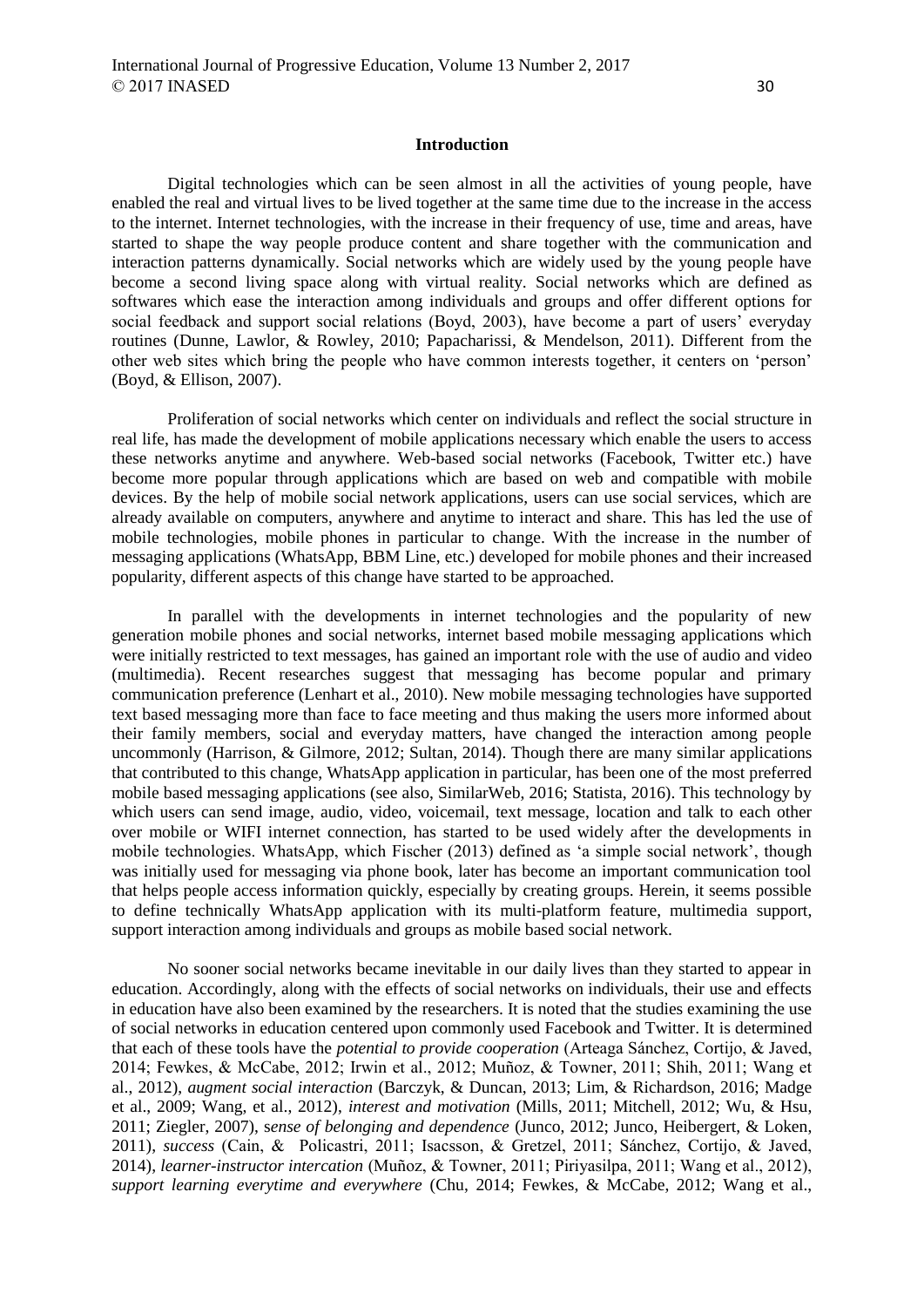2012; Yang et al., 2011), *peer support* (Christofides, Muise, & Desmarais, 2009; Goodband et al., 2012; Ross et al., 2009; Selwyn, 2009), *feedback* (Goodband et al., 2012; Selwyn, 2009), *material and information sharing* (Bosch 2009; Bouhnik, & Deshen, 2014). However, there are also negative effects revealed by studies like; *privacy and security anxiety* (Cain, & Policastri, 2011; Muñoz, & Towner, 2011; Young, & Quan-Haase, 2009), *distractibility* (Madge et al., 2009; Madhusudhan, 2012), *exceed the limits in relations and slang language use* (Muñoz, & Towner, 2011; Mahdi, & El-Naim, 2012), *adversely affected academic life by different reasons (addiction, insomnia, immobility)* (Andreassen, 2012; Dewald et al., 2010; Lee, 2015; Lemola et al., 2015; Li et al., 2014). However, these unfavorable results cannot deny the reality that social networks have taken an important place both in our lives and education.

It is important to develop new and effective learning environments for learning to take place effectively in terms of quality and quantity. However, many studies suggest that adaptation of current, popular digital environments into learning environments contributes to formal and informal learning. Supporting learner-centered approach in education by their human-centered nature, social networks can be used without additional training in the natural flow of life. Furthermore, the educational usage of commonly used mobile technologies and social networks such as; *Facebook* and *Twitter* have been tested by many researchers, and this has necessitated the use of these technologies and the software used with these technologies by the large masses and the adaptation of the softwares into learning environments.

The swift introduction of smartphones into markets has led WhatsApp to be widely popular among various student groups as a communication platform. Being a new phenomenon, the studies examining its impact on interpersonal interaction and teaching and learning processes are limited. However, the presence of some evidence suggesting that these applications have a great impact on the social development of young people makes it necessary to determine the expectations and impacts towards the academic developments. This study herein aims to determine the benefits and drawbacks of using WhatsApp which is considered within the teaching and learning process and has the necessary qualities to cover the learning concepts over mobile and social Networks.

#### **Method**

In this section, there are explanations on the research model, study group, data collection and data analysis of the study.

#### *Research model*

The study was designed in the form of survey model to determine the benefits and drawbacks of the use of WhatsApp in teaching and learning process of secondary education. Survey models are approaches that aim to describe past or present phenomena as they are (Karasar, 2008). Answer to the same research question was sought by employing data of different nature under the control of several researchers hereby aiming to increase the validity, reliability, consistency and intelligibility of the research. Furthermore, some of the data which could reflect findings in general were given as they are to increase the credibility. (Morse et al. 2002; Wolcot, 1990)

#### *Study group*

The study group of the research consists of 72 female (49.7%), 73 male (50.3%), total 145 students who are between the ages of 15-17 and study at 6 different schools. When forming the study group, purposive sampling technique in qualitative research was used to get in-depth information in line with a certain aim, on people, event or situation that form the subject of the study (Maxwell, 1996). Thus, this research was conducted with students using WhatsApp group that is formed just for the purpose of communication or education within the classroom. The distribution of gender, age and school of types which were determined by taking the statistics of formal education in Turkey (MEB, 2015) into consideration are given in Table 1.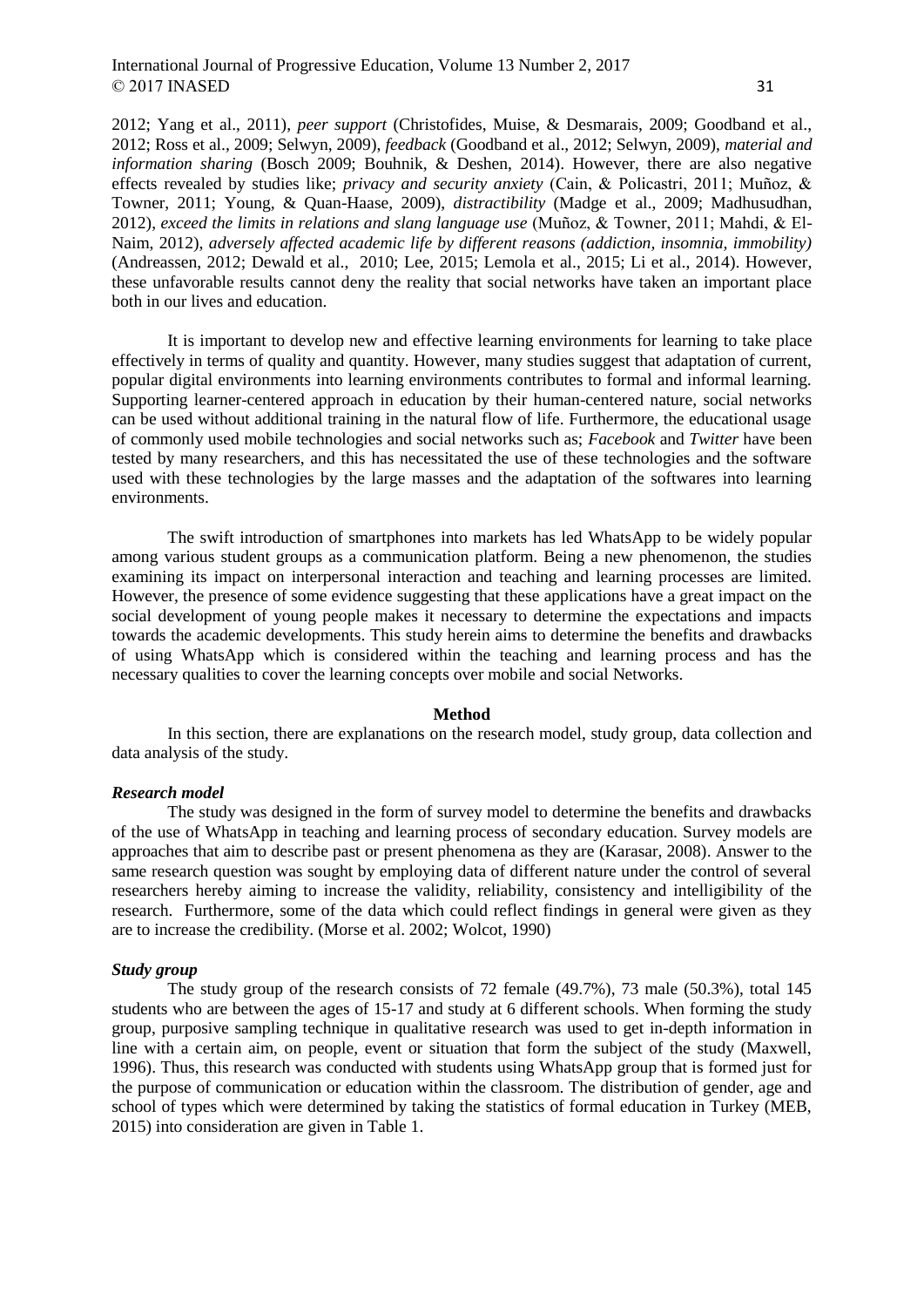|               | School types (High school) |      |                |      |            | Gender |               |      |                |      |              |      |
|---------------|----------------------------|------|----------------|------|------------|--------|---------------|------|----------------|------|--------------|------|
| Age           | Anatolian                  |      | <b>Science</b> |      | Vocational |        | <b>Female</b> |      | <b>Male</b>    |      | <b>Total</b> |      |
|               |                            | %    |                | %    |            | %      |               | %    |                | %    |              | %    |
| 15            |                            | 50.0 |                | 20.0 |            | 30.0   | h             | 60.0 | $\overline{4}$ | 40.0 | 10           | 6.9  |
| 16            | 61(3)                      | 50.4 | 24(1)          | 19.8 | 36(1)      | 29.8   |               |      | 59(2)          | 48.8 | 121(5)       | 83.4 |
| 17            |                            | 35.7 |                | 7.1  | 8(1)       | 57.1   | 4             | 28.6 | 10(1)          | 71.4 | 14(1)        | 9.7  |
| <b>Toplam</b> | 71(3)                      | 49.0 |                | 18.6 |            | 32.4   | <b>72(3)</b>  | 49.7 | 73(3)          | 50.3 | 145(6        | 100  |

**Table 1.** *School types, gender and age distribution*

Note: (**X**), information on students who had semi-structured interview.

After the first phase of data collection, in order to elaborate on the research and increase its reliability, semi-structured interviews were made with 6 students, 3 girls and 3 boys, who were randomly selected in the study group.

### *Data Collection*

During the qualitative data collection, by employing different data collection techniques, the inspection, comparison and verification of different data one another were made possible while answering the same research question (Patton, 1990). Hence, the possibility of systematic error was minimised (Maxwell, 1996). Marshall and Rossman (2006) divides the qualitative data collection types as basic data collection methods and supportive data collection methods. In this study, 'openended question form' as main data collection method and 'phenomenological interview' technique as supportive data collection method were used. The data collection tools used in the study were finalised by expert views and interviews.

During the data collection, first the students were informed about the expectations and the aim of the study. Also, school management and parents were informed that the data related to the study could be used within the research ethics without revealing the identities of the participants and their written consent was obtained. Then, the students were asked;

What can be the positive contributions of using WhatsApp in education?

What can be the negative aspects of using WhatsApp in education?

research questions were given to students in written form under the supervision of researchers in the classroom to help them give answers freely and elaborate on them.

After the first data collection phase and completion of the data analysis, phenomenological interview with 6 students, which constitutes semi-structured interview aspect of the study, were made. The interviews which were made face to face and at different times and places were recorded after obtaining the consent of the students and were written out and analysed. Here, rather than forming new categories, verification of the categories determined after the analysis of the data gathered by open-ended question form. Furthermore, it was aimed to reveal how the participants perceived, conceptualized and evaluated the events and tried to conceive the meaning they attributed to external reality (Greasley, & Ashworth, 2007).

#### *Data Analysis*

During the first phase of the two-phased data collection of the study, the data obtained from open-ended question form was analysed by content analysis, and the data from semi-structured interview by phenomenological analysis. Content analysis means, objective, systematic and digital analysis of the variables in the text (Wimmer, & Dominick, 2003). During the analysis of the answers given by the participants to the open-ended questions, *categorical analysis* and *frequency analysis* were utilised. In the categorical analysis, the following steps were followed; (1) coding of the data, (2) formation of the categories, (3) organisation of the categories, (4) definition and interpretation of the findings (Corbin, & Strauss, 2007). Frequency analysis revealed the qualitative frequency of the units, density and importance of a particular item (Ryan, & Bernard 2000; Tavşancıl, & Aslan, 2001). In order to show the frequency of participants' views, frequency (*f*) and percentages are given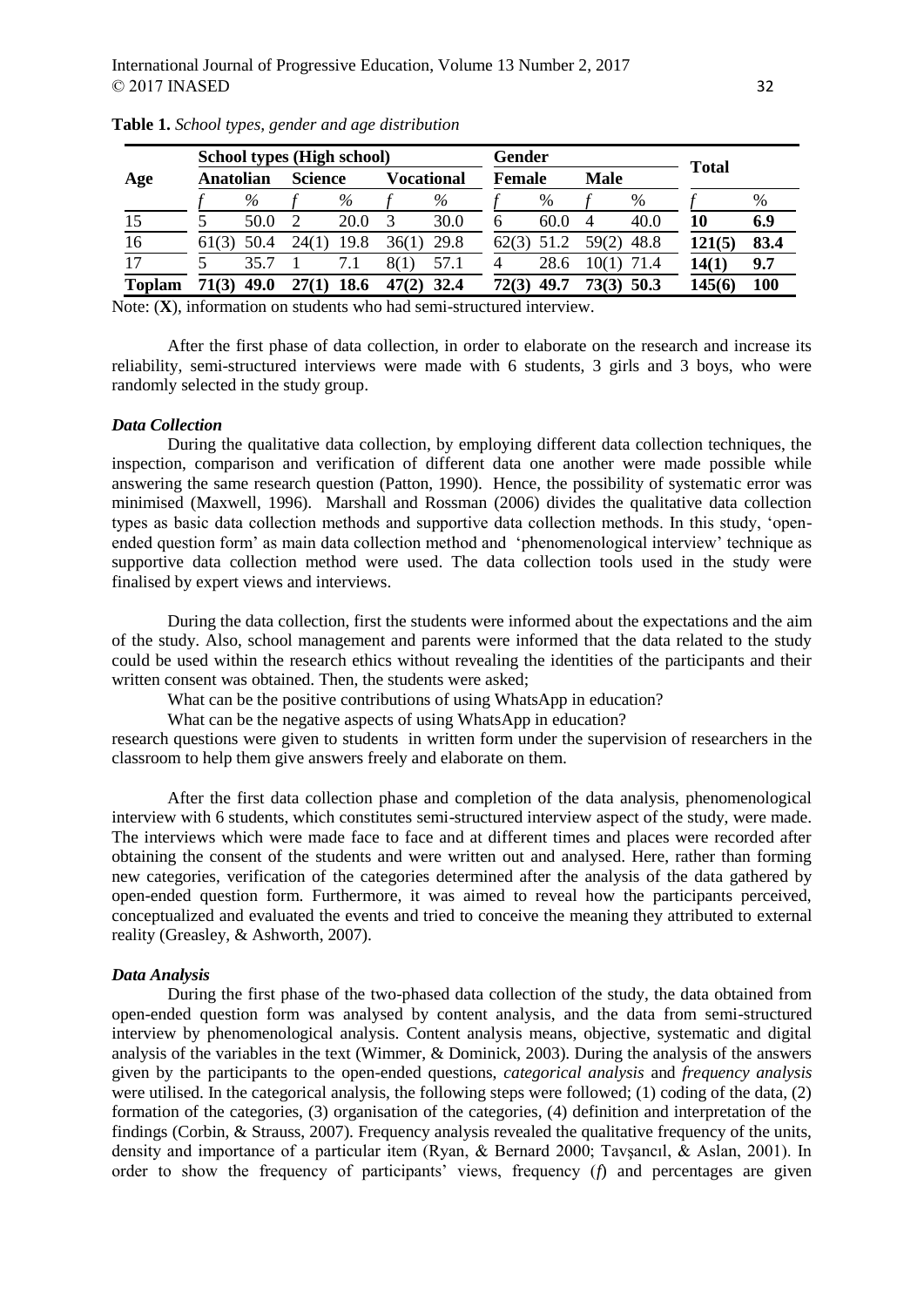comparatively. Hence, by digitilisation of the qualitative data, data reliabilty increased, the biasness decreased and the comparision of the data was enabled (Yıldırım, & Şimşek, 2008). After the data collection, they were analysed by two researchers and the consistency of the categories were measured by Cohen's Kappa Coefficient which shows the reliability between the coders. The results showed a percentage of 0.89 which meant coding consistency is enough with "almost perfect agreement" ( Landis, & Koch, 1977)

After the analysis of the data gained from the replies given to the open-ended questions, semistructured interview form was used in the second phase of the research. The notes obtained by the interviews which lasted at least one hour and were made in line with the questions in the open-ended question form were analysed by using phenomenological analysis which is one of the qualitative data analysis types. By using phenomenological analysis, the researcher tried to comprehend the ideas and feelings of the participants based on what they said (Smith, & Eatough, 2007). Moreover, the participants' consistency in their perception and recognition of the replies that they gave to the openended questions and to the questions asked during the interview were analysed. Hence, the data and the results of the analysis were given to the participants to control, and findings were confirmed. The research was finalised after taking suggestions of an expert, who is experienced in qualitative studies, in order to examine the analysis and results and also determine if the comments made by the researcher reflected the truth and, if yes, to what extent it reflected.

# **Findings and Interpretations**

Findings have been shaped by the analysis of the replies given by the participants to the openended questions and semi-structured interview form and they are given under the headings. The data of the research are summed up under two main headings; 'the benefits' and 'drawbacks' of using WhatsApp in education. Under these main headings, categories are detailed in the subheadings. Besides, the students' own statements (written data:'SW', interview data:'SI') and some screenshots of the students'conversations in the groups, which they formed, are given.

#### **Benefits**

The benefits of the use of WhatsApp groups in education are listed as technical, educational and academic benefits.

*Technical benefits:* The technical benefits which were identified by the analysis of the replies given by the students for the use of WhatsApp in education are given in Table 2, with their descriptions in categories.

| <b>Technical benefits</b> |     | %    |
|---------------------------|-----|------|
| Ease of use               | 136 | 93.8 |
| Free of charge            | 130 | 89.7 |
| Easy accessibility        | 119 | 82.  |
| <b>Fast communication</b> | 101 | 69.7 |
| Reliable communication    | 91  | 62.8 |

**Table 2.** *Technical benefits of using WhatsApp in education*

*Ease of use*: It is seen as the major technical benefit of WhatsApp and its being used easily without any training is often emphasized. One of the students, who has been using WhatsApp for two years, (SW102-SI3) said "*It is easy to use and I can get help from my friends since everbody uses it."*  besides its ease of use, the student also mentions about the support s/he can get. SW13 emphasizes the ease of use of its web based application also by stating "*Using a single buton, you can send music or photos… at home I can send whatever I want by getting connected to WebWhatsApp*."

*Free of charge:* One of the reasons why it is very popular among students is that no fee is demanded. One of the students (SW33-SI1) stated explicitly"…*at first people told that it would be*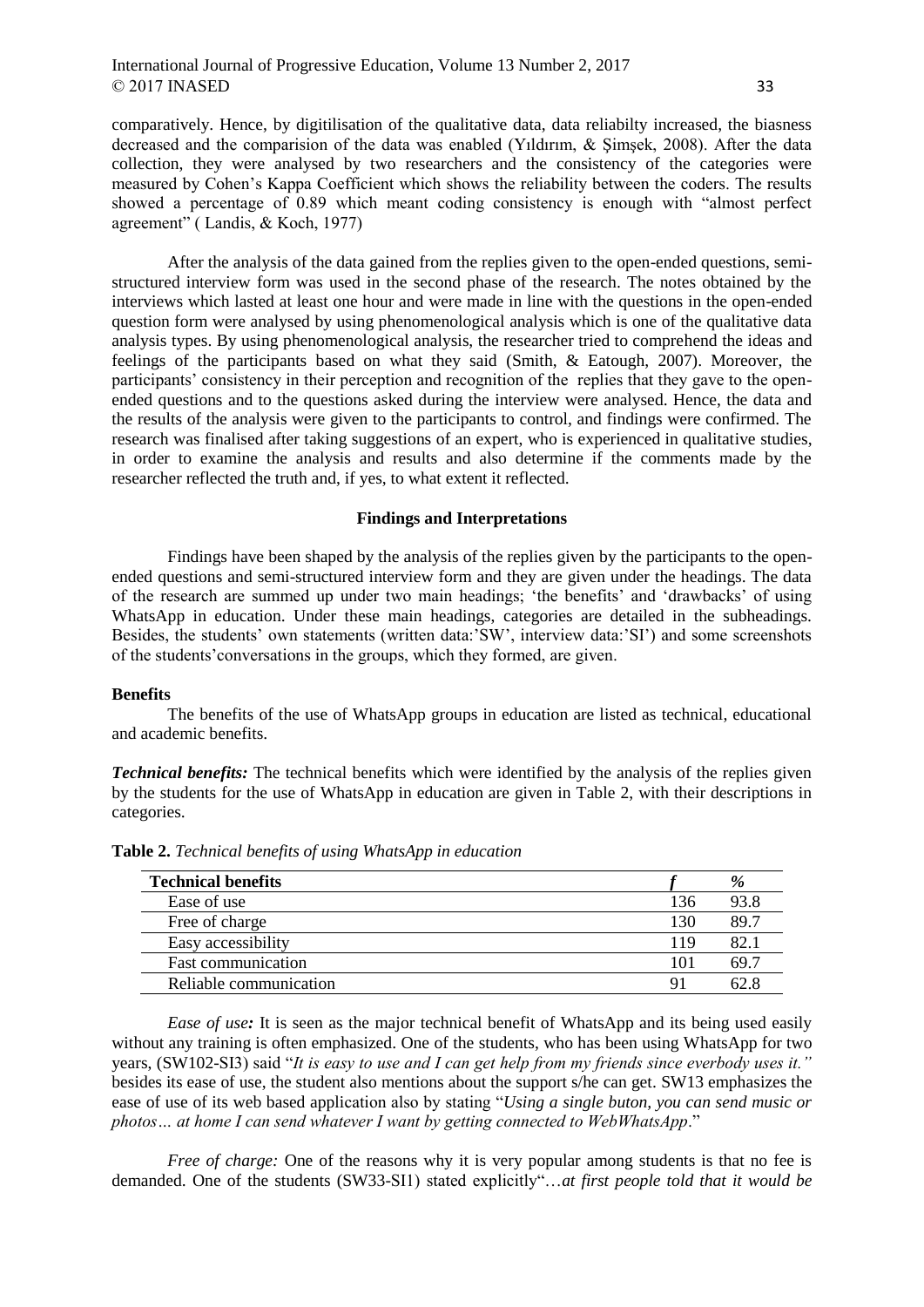*'paid' and this worried me. Its being free of charge is important for me*… *and if it were paid, I might not use it"*, which shows that its being free is an important benefit. Furthermore, that it can be used freely where there is WIFI or mobile line (except the connection fee, if any) is seen as another benefit, and this was stated by SW59, "*free communication wherever there is internet*" emphasizing its effectiveness in communication.

*Easy accessibility:* This means its availability without any technical requirements except the smartphone and the internet connection. The application is supported by all mobile operating systems and can be installed and used everywhere if there is internet connection. Regarding its easy accessibility, SW17, stated "*…after downloading from the page…, and installing it, you can connect everywhere there is internet…whenever I want I can use it both at home and at school without being have to pay*" underlining its benefit of both being free and easy accessible.

*Fast communication:* It is viewed as an important benefit by students when compared to other social networks. As SW113 "*when I share something on WhatsApp, my friends can get it very quickly. I can see who got and read the message immediately.*" besides its benefit of being fast, its control feature is also seen as important. As stated by SW72 "*we had Facebook group before and messages were limited. However, WhatsApp is faster, I can reach instantly.*" it can be preferrable since it provides fast communication and hence, overtowers other social networks.

*Reliable communication:* It is another benefit of WhatsApp which is compared to other social Networks as with the benefit of fast communication. SW12 stated "*In our Facebook group which we formed previously, often my friends' accounts were hijacked. I have never faced such a thing in our WhatsApp group.*" referring to the security problems s/he encountered in other social networks. However, as can be understood from another student's words (SW88-SI2) "*though I don't fully trust social networks, WhatsApp is more reliable.*" SW48 "*it is more reliable when compared with the other social networks I use but, after all, it needs internet to operate."* although there is a common idea that WhatsApp is safer than other social networks, there is still some concern. On the other hand, SW61 said "*I feel confident that WhatsApp uses my phone directory and I can keep in touch with the people in my phone directory. There is no risk of fake accounts or I haven't faced.*", underlining that WhatsApp is safer than other social networks.

*Educational benefits:* Educational benefits are identified by the analysis of the replies to the use of WhatsApp in education given by the students involved in the study are given in Table 3 with their descriptions in categories.

| <b>Educational benefits</b>               |    |                 | % |     |      |
|-------------------------------------------|----|-----------------|---|-----|------|
| Contribution                              | to | student-student |   |     |      |
| communication                             |    |                 |   | 133 | 91.7 |
| Peer support                              |    |                 |   | 107 | 73.8 |
| Creating sense of belonging               |    |                 |   | 81  | 55.9 |
| Naturality and comfort in self-expression |    |                 |   |     | 53.1 |
|                                           |    |                 |   |     |      |

**Table 3.** *The educational benefits of WhatsApp*

*Contribution to student-student communication:* It emerged as one of the most important educational benefits of WhatsApp. Besides its contribution to interpersonal communication, it also contributes to the communication by its capacity to bring group members or individuals together toward a particular aim. SW16: "*I can keep in touch with my classmates all the time as if we were in the classroom. And SW99 "... We can continue our communication outside the classroom.*" with these statements, students express WhatsApp's contribution to their communication.

*Peer support:* Students' process of education includes cooperation and WhatsApp's support to this process is viewed as an important point by students. SW55 "*I can get help from my friends*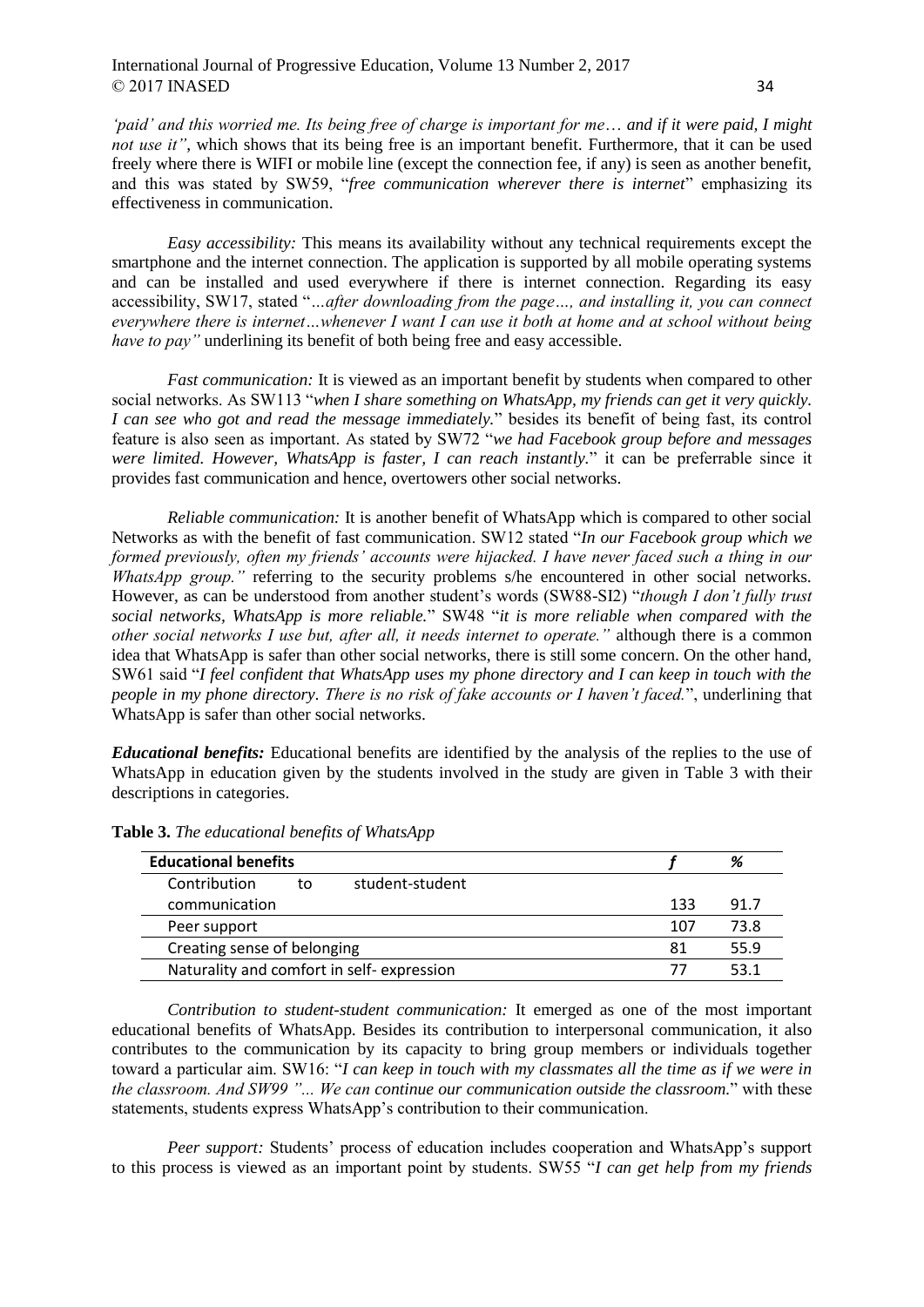*whenever I need a document or information or have a problem."* these expressions show WhatsApp's positive contribution to peer support. Though peer support involves being informed instantly about the assignments, tasks and related posts, it isn't for course content.

*Creating sense of belonging:* It is also noted that WhatsApp application contributes to sense of belonging positively after the pedagogical interaction period besides its contribution to communication among students. SW139 "*it is sort of the whole class is in my pocket*" and another student (SW51-SI4) "*WhatsApp makes us feel at school... when we come to school the other day we feel as if we hadn't left school and missed anything.*" these expressions show that members of the group go beyond the physical borders and in this way, the contunity of the communication in the group and sense of belonging enabled. However, SW9 "*...s/he left school but wanted to stay in the WhatsApp group.*" and SW39 "*We formed the group, some friends didn't have smartphones and they bought smartphones merely to join the group*." these words are the indicators of students' effort to join or stay in the group and the formation of sense of belonging.

*Naturality and comfort in self-expression:* It is viewed as one of the benefits which WhatsApp offers to support face to face communication and eliminate the problems in education process. For example, SW59 said "*Although some friends don't speak much in the classroom, they speak in WhatsApp freely."* another student (SW33-SI1), on the other hand, said "*some friends can't speak when they are in the classroom but they can when they use WhatsApp."*, "*... what s/he says or asks cannot be understood when face to face ... s/he tells better when s/he writes…*" moreover, it is also clear that students stress naturality and ease in expression. This shows that WhatsApp application has become a different communication channel and the problems that can be encountered in face to face communication can be eliminated by this application.

*Academic benefits:* The benefits related to the students' academic activities and processes are given in Table 4, with their descriptions in categories.

| <b>Academic benefits</b>            |     | %    |
|-------------------------------------|-----|------|
| Learning anytime, anywhere          | 121 | 83.4 |
| Sharing the materials and resources | 113 | 77.9 |
| Academic support                    | 103 | 71.0 |
| Organising academic activities      | 96  | 66.2 |
| Learning unwittingly                | 63  | 43 A |

**Table 4.** *Academic benefits of WhatsApp in education*

*Learning everytime everywhere:* That the students can ask questions about unlearned topics at school, share problems instantly and get replies, are often repeated benefits of WhatsApp. "*With the help of WhatsApp, when I have a question I don't have to wait until morning and often I take its photo and send it* (SW112-SI6)" and many other students state that the application eliminates the time and space limitations. Also, the capability of the application that enables students to communicate irrespective of time or a particular network, also enables them to get help and support apart from posts for academic purposes.



In the example, one of the students in the group wanted help from his/her friend for a geometry problem that s/he couldn't solve and sent the photo of the problem at 22:53 at night.

**Figure 1.** *WhatsApp screenshot: Academic support required late at night*.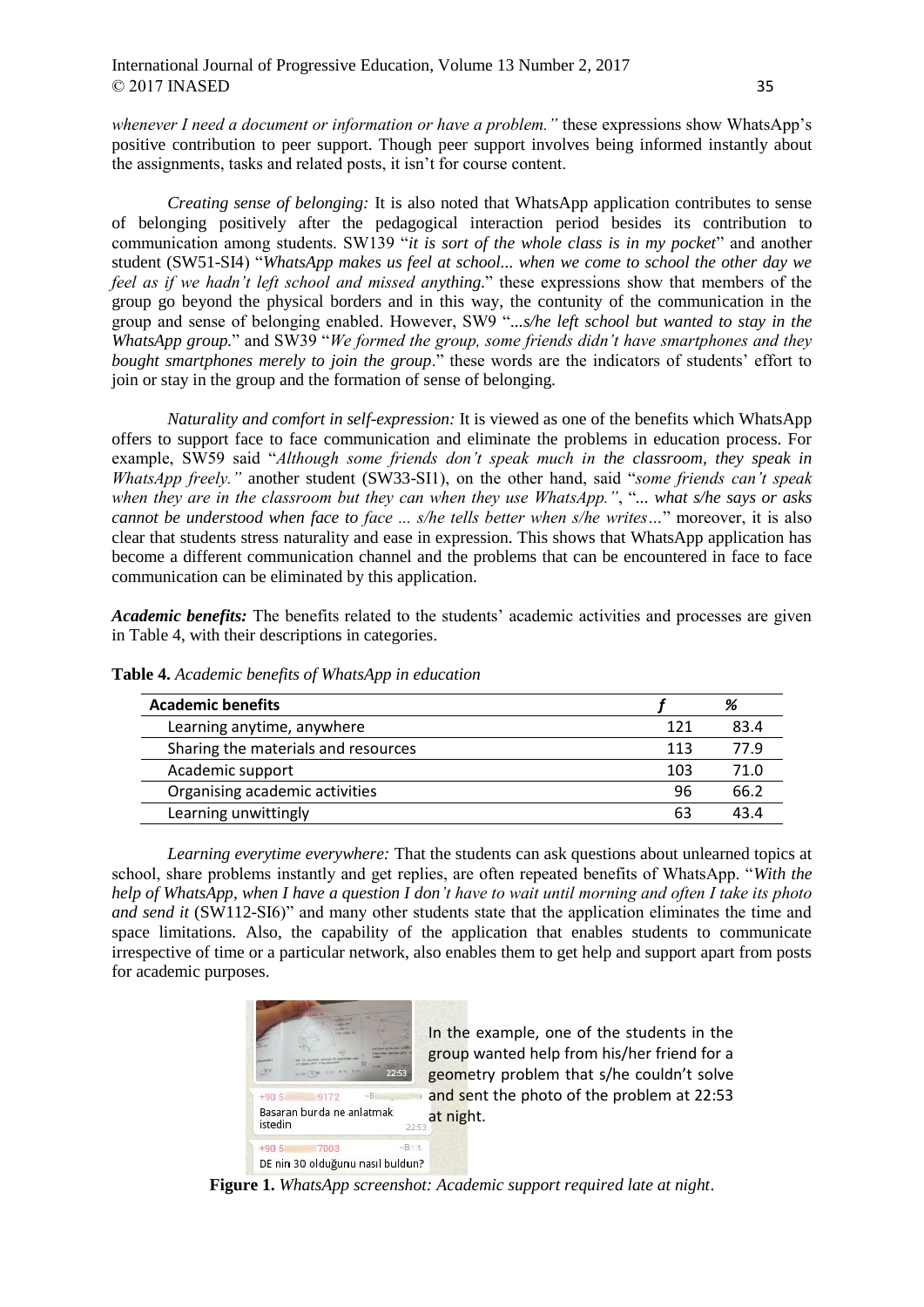*Sharing the materials and resources:* It is evaluated together with its multimedia support, easy and quick sharing ability and it is often stated by students as an important benefit in messages for academic purposes. SW19 underlines its ease of use "*just by one touch, you can send documents related to courses.*" together with its benefit to share. SW133 also, states its ease of use and pace along with resource and material sharing, "*it is easy to share the photo of a book or the address of a document on the internet quickly.*" It is also noted that participants often compare the benefit of resource and material sharing with other social networks. The comparision of WhatsApp with other social networks can be summed by SW1's words "*We have a Facebook group but WhatsApp is both faster and easier in sharing documents related to our courses, … it is easy to track the posts*."

*Academic support:* WhatsApp has a major benefit in sustaining the cooperation and problem solving processes of students towards courses and their content in and outside the school. As can be seen from SW72 "…*the sun side of the picture is when I can't answer a question and need help, I send it to my friends."* and SW41 "… *I try to give answers as much as I can.*" academic support, different from peer support, is more related to course and course content. Generally, it includes academic interactions among students on difficult questions or ambiguous topics.

*Organising academic activities:* Students state that this is possible by using WhatsApp, and by forming mathematics, physics and similar academic groups, it is possible to send purposeful messages. As can be understood from students' statements; "*My friends taught me the topics that I didn't understand in class by using WhatsApp*" (SW12) and "*… I could get prepared for the literature*  exam only by the messages from my friends without using any book" (SW117-SI5), WhatsApp offers an ideal environment to organise an academic activity. It is noted that academic activities can continue outside the class and also learning can take place purposefully or unwittingly during these academic activities.

*Learning unwittingly:* This the case which is often referred together with the other benefits of the application and emerges apparently when students follow the process purposefully or unwittingly, "*I could learn the topics which I couldn't before* (SW11)", "*… It was enough to glance at the posts* (SW6)", "*… I revised for the exam even without noticing* (SW1)" this situation which is tried to be phrased by students with similar expressions, though not noticed during the process, is realized when information is needed. For example, SI3 "… *there were questions that I had no idea in the … exam. Suddenly I remembered a discussion in our WhatsApp group. Though I hadn't attended the discussion, I remembered the messages and I could answer the question, if not all."* as can be inferred from this example, learning takes place without active participation of the students unwittingly, just by following the process.

When the data of the study related to the benefits of WhatsApp are examined in general, it is seen that they are interrelated and even complementary of each other. For example, the technical benefits of WhatsApp are closely related with its educational and academic benefits. Likewise, there are also similar relations among the categories. For example, sharing the resources and materials which are included in the category of academic benefits, doesn't seem much meaningful in cases when there are time and space limitations or without peer support. It has been proven that WhatsApp meets students' numerous communication needs. As can be seen in Figure 2, a student who demands peer support to answer a question, should be available every time and everywhere, enable resourse and material sharing. In this context, a natural informal learning environment comes out when all the benefits of the application are taken together.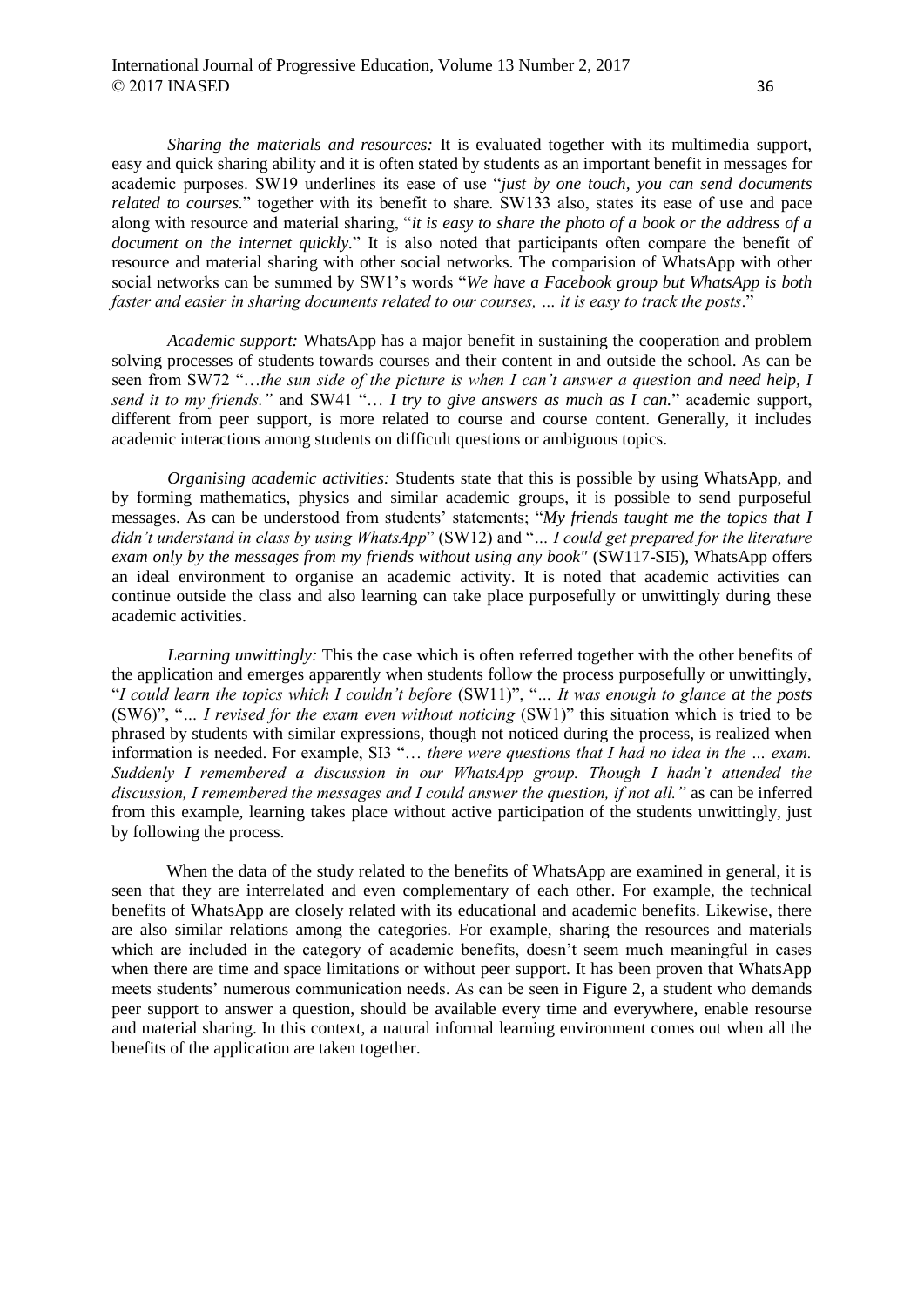

**Figure 2.** *WhatsApp message samples before an exam*

# **Drawbacks**

The drawbacks of using WhatsApp groups, formed by the students, in education are listed under four headings; technical, educational, academic, social.

*Technical drawbacks:* The drawbacks identified after the analysis of the answers given by the students to the use of WhatsApp in education are given in Table 5, with their descriptions in categories.

**Table 5.** *Technical drawbacks of using WhatsApp in education*

| <b>Technical drawbacks</b>       |     |      |
|----------------------------------|-----|------|
| Battery life                     | 112 | 77 2 |
| Memory capacity                  | 91  | 62.8 |
| Problem of mobile internet quota | つっ  | 15.9 |
| <b>Faulty smartphones</b>        | 18  |      |

*Battery life:* Though it is not directly related to the application, it is one of the problems that affect its use. Besides the necessity of the application to be connected to the internet all the time, depending on the intensity of the notifications, the battery life of the mobile device is also effective. SW37: "*The battery of my smartphone goes dead quickly because of WhatsApp… when it is silenced and I want to check it, I see hundreds of messages and half battery life.*" as can be understood from these statements, battery life indirectly affects the use of the application.

*Memory capacity:* It is one of the problems that can be indirectly associated with the application. Memory may get full particularly by the pictures, audio, and other media sent by the users. SW70: "*…sometimes pictures which are redundant fill up my phone memory*." most students have found a solution to this problem which is to 'delete' them as stated in SW123's words "*… I delete the pictures after some time.*" however, students report that they have problems when the course materials are deleted, because they can't get them back.

*Problem of mobile internet quota:* Students see it as problem particularly when there is no available WIFI. While students say that they can easily use the application when there is free internet connection or without any restrictions to the internet, they see it as a problem when they have to pay for it or use their mobile phone line. SW90: *"when at home or school, it's OK, but when I'm out, I use up my mobile internet quota. When I use it up I can't use the application and I get lots of messages successively when I go on to the internet again.*" which shows that communication with the group is adversely affected if there is a problem with the internet.

*Faulty smartphones:* In such cases student may remain away from the group and not be involved in the process. SW78: 'My *phone is out of order and I couldn't follow what happened in the*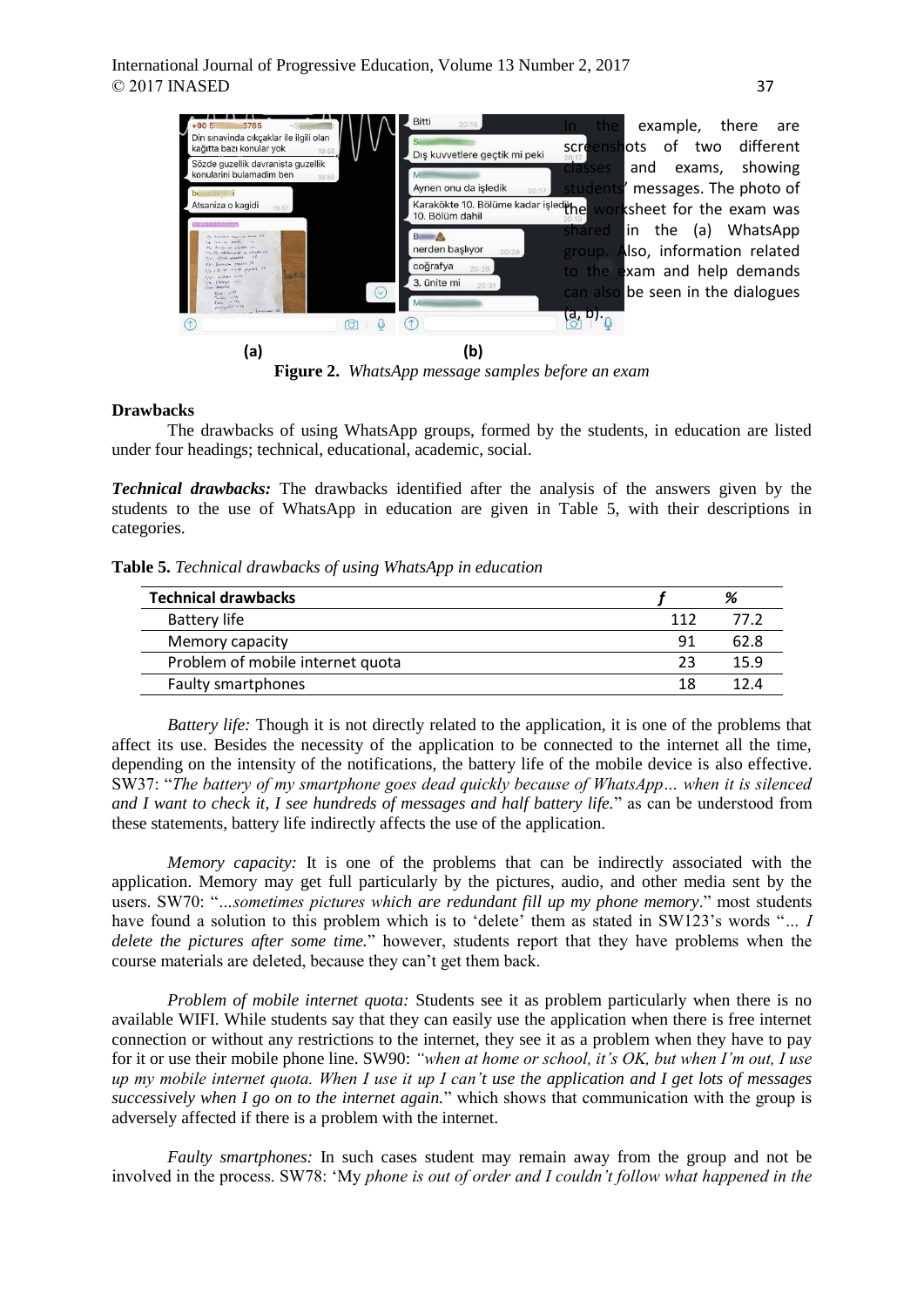*group.*' and SW131: "*Because of… I had a problem with the screen of my phone and I had to be away from my classmates, I couldn't follow anything they did and I got bored.*" both expressed the problems they encountered when their phones didn't work and their boredom. Though may not be a big problem for the group in general, it creates individual problems, "*when I had a problem with my phone, I had communication problems with my classmates as well, and I couldn't get the lecture notes before the exams. I had some questions, so I had to make a phone call and ask.* (SW88-SI2)*"* tells that such problems may lead to problems in educational and academic processes.

*Educational drawbacks:* The educational drawbacks of using WhatsApp in education are given in Table.6 with their descriptions in categories.

| <b>Educational drawbacks</b>      | %    |
|-----------------------------------|------|
| Difficulty in editing the posts   | 49.7 |
| Using & sharing improper language | 48.3 |
| Leaving the WhatsApp group        |      |

**Table 6.** *The educational drawbacks of using WhatsApp in education*

*Difficulty in editing the posts:* It is often because of inability of the application to edit the pictures sent. To overcome this, SW77 said "*to answer the question, I save the picture, edit it by using another application and send it back."* SW131, "*since it is difficult to edit pictures, I send my replies in text*." However, K80: "*if it were possible to edit the pictures that I received, I could give answers faster*" meaning that inability to edit the received posts directly could lead to time loss.

*Using & sharing improper language:* Along with use of slang language in the group, improper posts (pictures, videos etc.), unsuitable timings of the messages are seen as major problems for students. A female student SW9: "*sometimes boys forget us in the group… and we remind them.*' tells about improper posts and her attitude towards these. SW129, on the other hand, "*we formed … group for communication in class and for our courses but some of our friends let themselves go. Especially when there are football matches, there are often posts between students supporting different teams. Even they sometimes use slang words and I keep silent"* tells her attitude towards the use of group out of purpose.

*Leaving the WhatsApp group:* This could be because of technical reasons, disagreement or without any reasons. "Mobile phone *malfunction, mobile internet quota finish or because of the behaviours of some of our friends in the group, some friends leave the group. Though they return to the group later, this sometimes ruins the rapport in the group. This may go on at school as well."*' SW15 implies that there could be students leaving the group because of various reasons. Students report that this situation, which is perceived as a problem, also affects the real life as in the virtual environment.

*Academic drawbacks:* Academic drawbacks of using WhatsApp in the education of students are given in Table. 7'de, with their descriptions in categories.

| <b>Academic drawbacks</b> |    |  |
|---------------------------|----|--|
| Shift in perception       | 65 |  |
| Taking the easy way out   |    |  |
| Deletion of the messages  |    |  |

**Table 7.** *Academic drawbacks of WhatsApp application in education*

*Shift in perception:* It means student's distractions especially when they are studying or they have things to do and concentrating on WhatsApp chats. SW133 "*Sometimes, especially at the night before the exams, they send too many messages. And sometimes I quit studying and join the chats"*, SW83 "*When I have to study my lessons, I often mute it. Because every notification distracts me*." by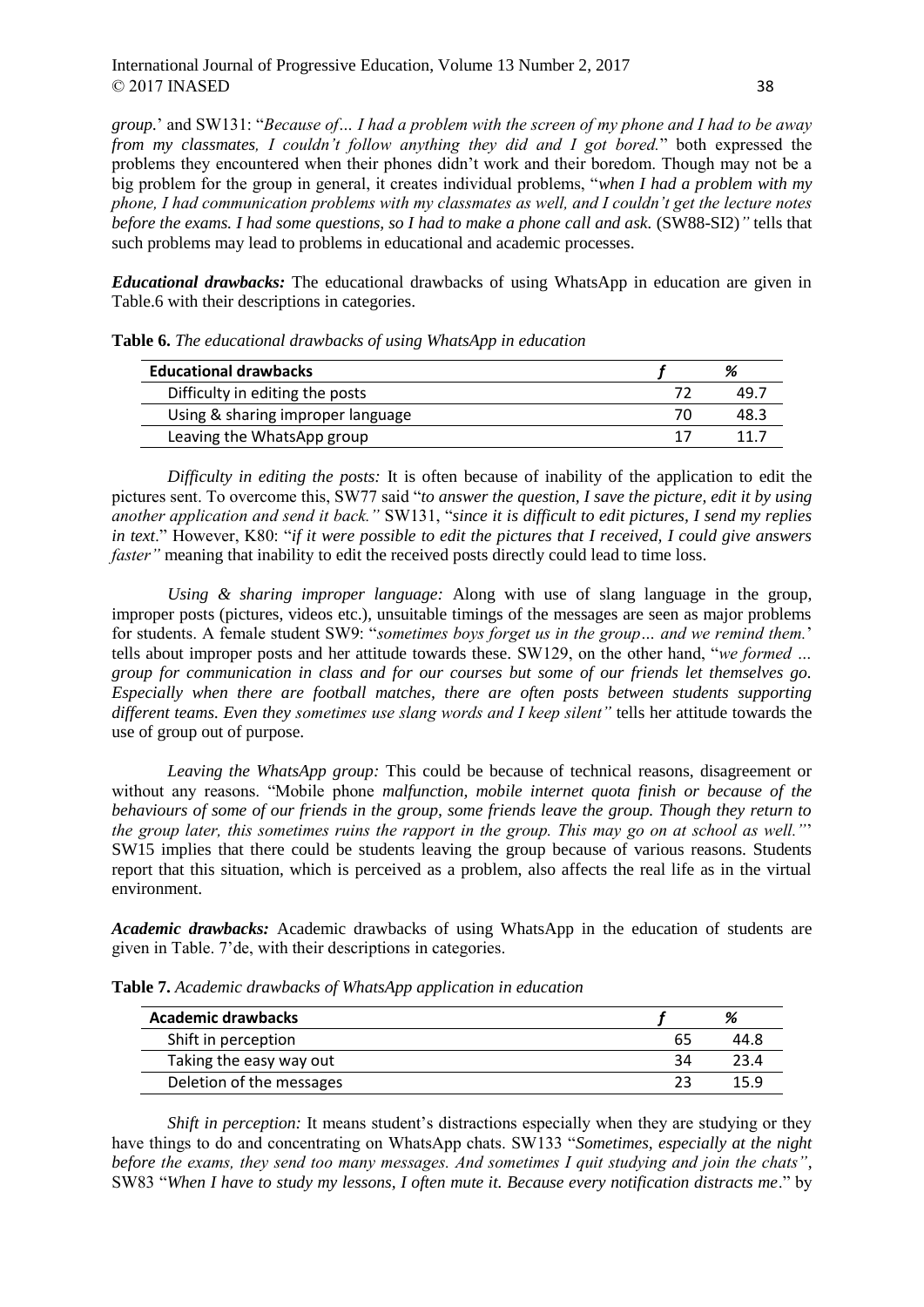which they meant there can be shift in perceptions when there are concentration problems. When there is technical background necessary to send WhatsApp messages, the benefit of no time and space limitation, could turn into drawback especially when studying lesson, late at night or during the lesson at school when messages start to come. Also, when their is abundance of unnecessary messages and the notifications are on, there can be concentration problems. In this case generally students create solutions like muting the group and checking it later on.

*Taking the easy way out:* It refers to rather than creating his/her own solutions, waiting for the other group members to find solutions without spending any effort. SW18: "…they don't take notes in the class, instead they want their photos." and SW111: '*… there are people who don't try to find an answer but send the question directly to the group instead and don't do anything."* with these expressions, students state that they have friends who take the easy way out, without spending any effort, which leads students to wait for ready solutions.

*Deletion of the messages:* It is viewed as a problem especially by students who want to reach the course materials later. This is told by SW33: "…*when a picture is deleted, it can't be reached again.*" SW82 "*Sometimes I have to delete the photos I share when the memory of my phone gets full.*" tells his/her reason for deleting messages and this is also reflected in academic process.

#### **Discussion, Result and Suggestions**

This study was carried out to identify the benefits and drawbacks of using WhatsApp, one of the instant messaging applications, in the education of secondary education students between the ages of 15-17. Employing open-ended question form together with semi-structured interview techniques enabled the inspection, comparison and verification of each different data one another. Categorical analysis and frequency analysis were utilised in the research whose data were analysed by content analysis and phenomological analysis. Accordingly, the results and suggestions are given below.

In the recent years, social networks have started to become a part of education in the natural flow of daily life without any training and guidance. Especially, WhatsApp which has an important place in the lives of young people and has the features to be accepted as social network, has become an educational technology form of the daily communication. Yet, it is early to predict how it will influence the education process. However, it seems possible to estimate it by the researches conducted on other social networks (Facebook, Twitter, etc.). Within this framework, the benefits and drawbacks of using WhatsApp groups in education that the students themselves formed to communicate, are listed under 3 headings; technical, educational and academic.

## **Benefits**

Technical benefits of WhatsApp towards education are identified as; ease of use, cost-free, easy accessibility, fast communication and safety. It is seen as an important factor that the application can be used without any training. Besides its ease of use, its being cost-free and easy accessibility are listed among the factors which increase the 'will' to use it. Also, that it can be used in smartphones without demanding any kind of fee, makes it easy to adopt. Another technical benefit of WhatsApp is its speed and reliability. Speed, which is evaluated by students often by making comparisons with the other social networks, though seems related with the internet connection and the device used, enables the messages to be tracked easily. The fact that the application works over mobile phone line, diminishes the risk of using fake accounts and it is safer when compared to other social networks. When technical benefits are evaluated in general, their ease of use, accessibility, speed and reliability are major factors in the adoption and use of the application. These benefits which are identified in the researches of WhatsApp (Bouhnik, & Deshen, 2014; Church, & De Oliveira, 2013; Johnston et al., 2015) are also viewed important in the studies (Mazman, & Usluel, 2010; Arteaga Sánchez, Cortijo, & Javed, 2014) which are towards the acceptance of social networks and use in education.

The benefits of using WhatsApp in education are identified as; contribution to student-student communication, peer support, creating sense of belonging, naturality and comfort in self- expression.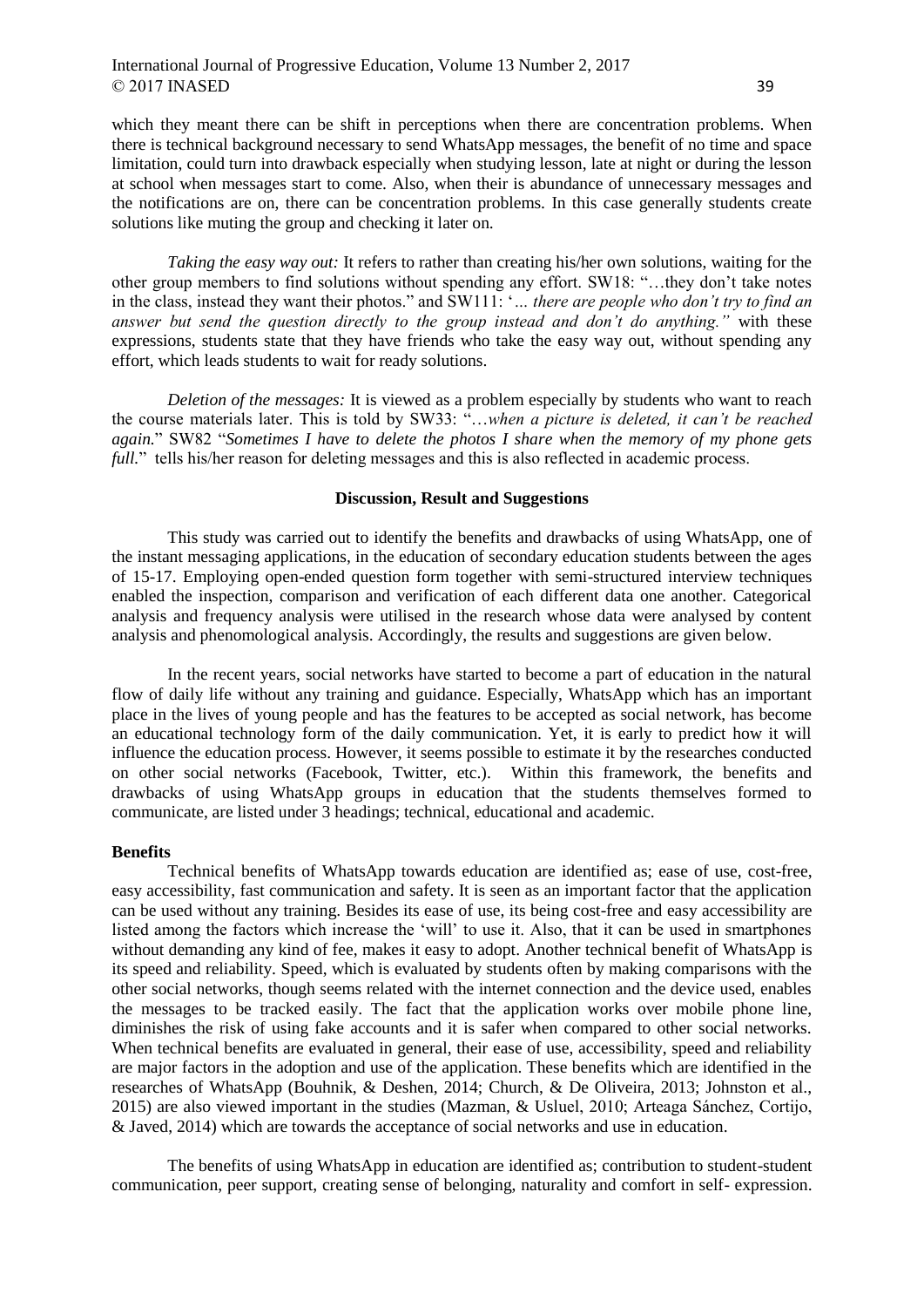By the help of its feature to bring together a particular group or individuals towards a particular aim, a natural and comfortable communication was formed and this enabled students to support each other during their education process. Also, students stressed the naturality and comfort of the application in the interaction process. It was observed that WhatsApp contributes to the peer support which involves awareness of the assignments and tasks or the messages for the solutions of the problems encountered, and the sense of belonging by mutual interactions. The replies given by the students, efforts to join or not to leave the group, both show that it affects the continuity and thereby, sense of belonging of the group positively. Apart from these educational benefits, it was also noted that WhatsApp is effective also in self-expressions of the students, providing a natural and comfortable environment. Hence, via the application, face to face communication and elimination of the problems in education are supported. Rather than the course content, sense of belonging and the support by the interaction among students which are benefits of the application towards educational processes, come into prominence. This situation was also pointed out in Bouhnik and Deshen's (2014) studies, appeared in the educational benefits of WhatsApp. Johnston and et al. stated that the contribution of the application to communication in the group and the support was very high. However, it is stated that the interdependence in and outside the classroom for the success of the students (Kuh, 2009) and collaboration and interaction in the increase of interdependence are important (Bouta, Retails, & Paraskeva, 2012). As a result, it is apparent that WhatsApp provides the basis for the factors that will develop dependance and sense of belonging.

Academic benefits of WhatsApp in education are identified as; learning anytime, anywhere, sharing the materials and resources, academic support, organising academic activities, learning unwittingly. It was established that by using the application, they could post the problems that they faced instantly and that the application supported learning anywhere and anytime without any interruption in the academic process. The data gained through the study indicate that the application eliminates the time and space limitations in education, and that in addition to the academic messages, it provides students with help and support. Another academic benefit of the application is that by its multimedia support, it lets the students share resources and materials for academic purposes. This also makes it easier to provide academic support by academic messages. In students' problem solving and cooperation processes in relation to courses and their contents, it was determined that WhatsApp has an important role in ensuring the sustainability in and outside the school and that it also contributed positively to the students' getting academic support. It is seen that academic support process continue not only in class groups but in the groups formed for an exam or a particular course outside the class as well. During all this interaction process, some of the students told that they could learn, though not in interaction but in the process unwittingly. In his research on social networks, Leonardi (2014), reported that learning could take place also by observing other people's communication and studies. Researches indicate that social networks support, helping each other on course material, cooperation and content sharing (Rosen, 2010), and provide an unstructured learning environment (Cain, & Policastri, 2011; Grosseck et al., 2011; Lampe et al., Madge et al., 2009; Towner, & Munoz, 2011). By the help of these benefits supported by the researches made on the application (Bouhnik, & Deshen, 2014; Church & de Oliveira, 2013; Nguyen, & Fussell, 2016), it is seen that WhatsApp can be used as part of learning every time everywhere and collaborative learning.

#### **Drawbacks**

The technical drawbacks of WhatsApp in the education process are identified as; battery life, memory capacity, problem of mobile internet quota, faulty smartphones. These drawbacks are often assosciated with smartphones with WhatsApp and internet connection rather than the application itself. However, it was also noted that these technical drawbacks could influence the use of the application and thereby its effectiveness in education negatively. For the application to be useable, it needs internet connection and depending on the message traffic, battery life may vary. Along with the battery life, the message traffic and especially the media (photo, video etc.) cause the memory capacity to get full. To overcome this, students often delete the messages but the related messages become unreachable then. Students can reach the message easily when there is internet, however when it is paid or over mobile line, they could be away from the group. It is also noted that when the students have to pay for the internet or have a faulty smartphone, they could be away from the group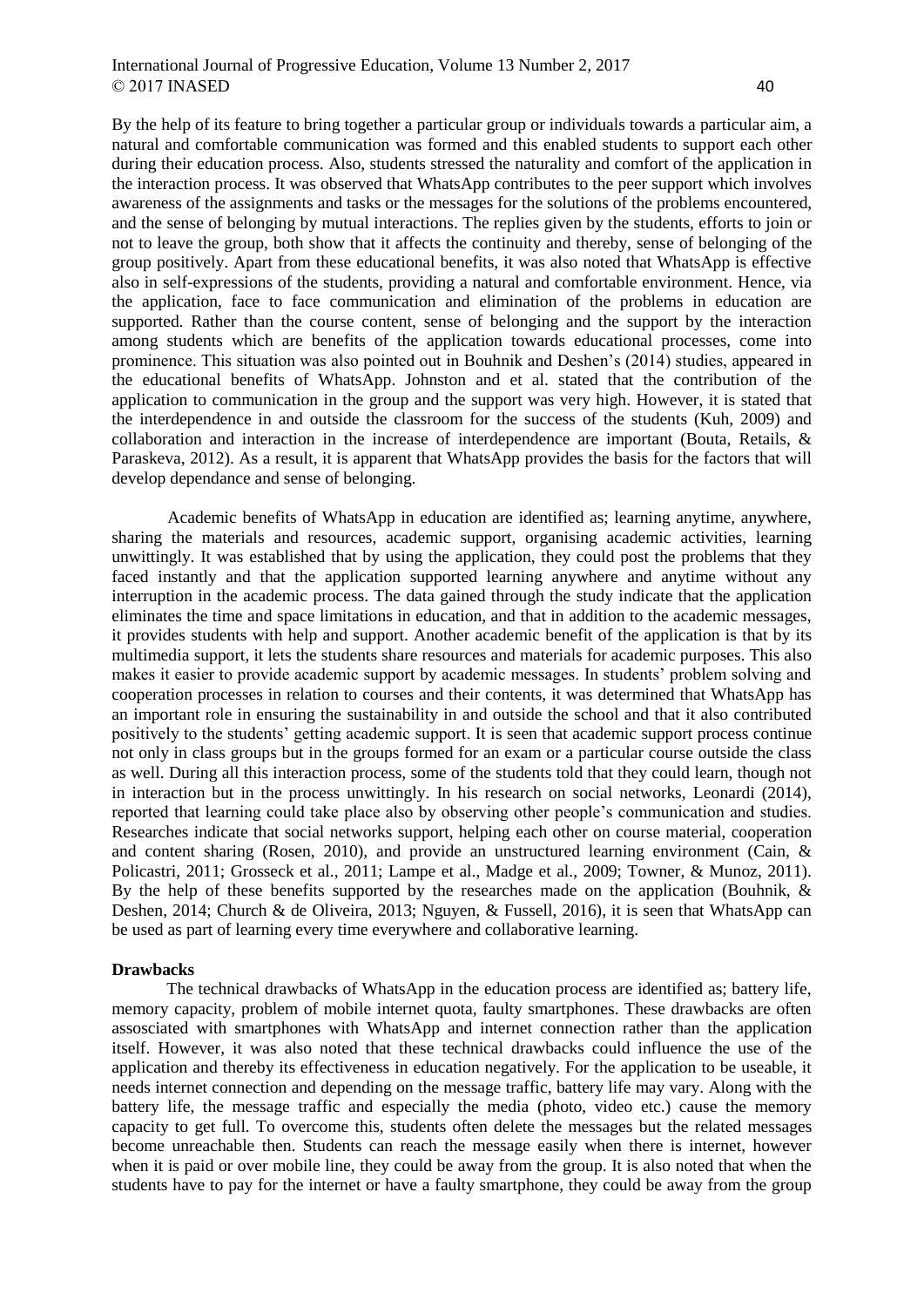and not be involved in the process. In this case, there can be problems in educational and academic processes because the students can't follow and be away from them. At this point, it is clear that together with the features of the mobile device, access to the internet is also important in the effective use of the application. Especially in the studies related to the use of mobile device in education, it is often reported that these problems could inhibit the students from using the mobile applications effectively (Akarasriworn, 2011; Ke, & Kwak, 2013; Oberg, & Daniels, 2013).

The educational drawbacks of using WhatsApp in education are identified as; difficulty in editing the posts, using  $\&$  sharing improper language, leaving the WhatsApp group. Since the students share their questions by using their photos and want to get replies in the same way, the inability of the application to edit the posts directly is viewed as a drawback. Though students try to overcome it by using alternative methods, they report that it causes them to lose time. Use of slang language, improper posts (picture, video, etc.) and untimely messages are viewed as serious problems by the students. This might cause negative reactions of the group members or even they might leave the group. Students tell that this sometimes could effect their real lives negatively as well. When the educational drawbacks are observed, the ones other than 'the difficulty in editing the posts' are related to the interaction within the group. Disagrements are inevitable in virtual environments as in the face to face communication because of the human factor involved. Bouhnik and Deshen (2014) also reported similar problems in WhatsApp groups in which the teachers are also involved. Social networks being the first, use of slang language and improper posts which are often encountered in communication in virtual environments are perceived as problems in other social networks that are formed for educational purposes as well. It is possible that these problems could lead to exceeding of the professional borders in relations in educational settings (Muñoz, & Towner, 2011), misunderstandings (Zaidieh, 2012) and hence disagreements (Akarasriworn, 2011).

Academic drawbacks of using WhatsApp in the education of students are identified as; shift in perception, taking the easy way out, deletion of the messages. Shift in perception is defined as student's distractions especially when they are studying or they have things to do and concentrating on WhatsApp chats. In this case students often find solutions like silencing the group. Students often report that they receive a lot of messages especially during the exam periods and since they get the idea that the messages could be important, they want to follow them and thereby have problems in concentrating on the tasks or the exams. So they silence the group and glance at all the posts. Another problem that the students criticised or made self-criticism is taking the easy way out. It means rather than creating his/her own solutions, waiting for the other group members to find solutions without spending any effort. This leads the students to wait for the other students find solutions instead of finding their own solutions first. Another drawback which the students perceive during the academic use of the application is 'deletion of the messages'. It is often viewed as a big issue especially by the students who cannot follow the group for some reasons and want to access the course material later. The deletion of the media in the messages is particularly because of the memory limits of the smartphones. When the sender deletes the message or the media in the message, it becomes impossible for the others who want to access the message later. However, in the researches conducted on the use of other social networks and mobil devices, it is also reported that students may get distracted and the time for their studies may get negatively effected depending on the use (Kusnekoff, Munz, & Titsworth, 2015; McCoy, 2013, 2016). Bouhnik and Deshen (2014) also state in their study on the use of WhatsApp that these problems may occur and in order to prevent shift in perception, students resort to silencing the group. They also add that the students demand the solutions from their teachers instead of trying themselves and this is perceived as a problem by the teachers.

The influence of this technology which has found a place in education as well, has increased with the merging of internet and mobile technologies (Wang et al., 2013). By the help of technologies which enable asynchronous and synchronous communication, the format of the interaction has changed as well and the reflections of this change have soon started to appear in education (Eryaman, 2006; 2007). That the asynchronous and synchronous interactions via different communication tools have vital importance in students' education process (Drange, Sutherland, & Irons, 2015), contribute positively to their hapiness and learning outputs and let them have positive experiences are cited in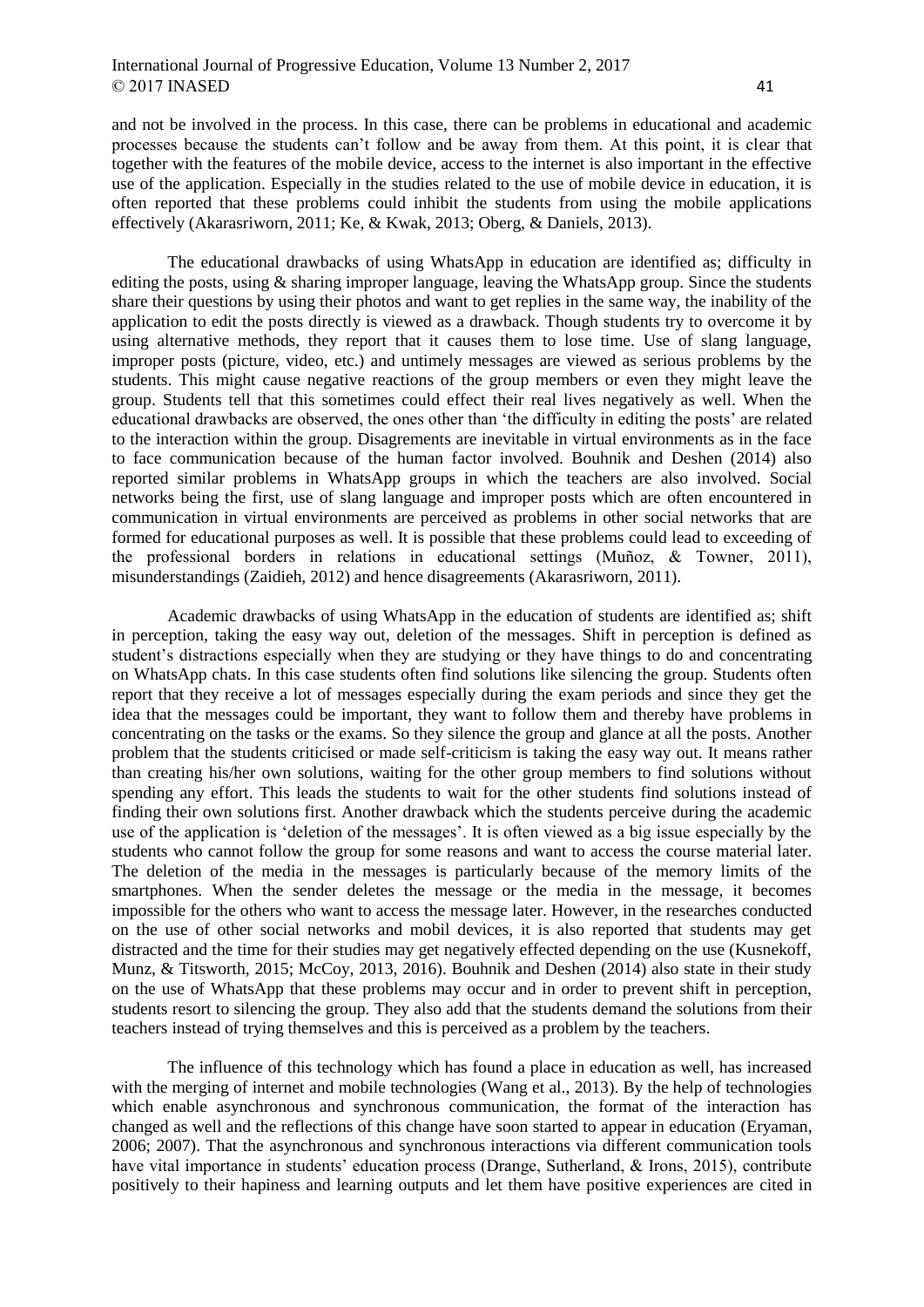the researches (Friesen & Kuskis, 2013). It is well known that one of the major component that increases the quality of the education in an online environment is interaction. On the other hand, it is suggested that the social networks, when designed according to the principles of science and information, could yield to revolutionary changes in the field of education (Zaidieh, 2012). At this point, it is believed that it will be useful to use WhatsApp in education, which lets asynchronous and synchronous communication used in mobile technologies, has the features that can be regarded as social network and used by the masses. Though there are benefits and drawbacks identified in the study or their frequency may vary depending on the purpose it is used, the groups that students themselves formed, can operate like informal collaborative environment.

The suggestions made according to the results are below:

- By taking into consideration its benefits and drawbacks, the use of WhatsApp and the like in education as subsidairy technology should be supported.
- The use of WhatsApp in education process purposefully is important and at this point the possible problems should be minimised by sensible guidance.
- From the fact that WhatsApp is acclaimed by great masses, similar researches with groups including the teachers should me made.
- This study which was conducted with Secondary school 10th grade students at the ages of 15-17, should be conducted with other grades, and ages as well.

### **References**

- Akarasriworn, C. (2011). *Students' knowledge construction and attitudes toward synchronous videoconferencing in an online collaborative problem-based learning environment* (Doctoral dissertation). University of Northern Colorado, United States. Retrieved from http://search.proquest.com/docview/919523309?accountid=11054
- Andreassen, C. S. (2012). Development of a facebook addiction scale. *Psychological Reports, 110*(2), 501-517. doi: http://dx.doi.org/10.2466/02.09.18.PR0.110.2.501-517
- Arteaga Sánchez, R., Cortijo, V., & Javed, U. (2014). Students' perceptions of Facebook for academic purposes. *Computers & Education, 70,* 138-149. doi: http://dx.doi.org/10.1016/j.compedu.2013.08.012
- Barczyk, C. C., & Duncan, D. G. (2013). Facebook in Higher Education Courses: An Analysis of Students' Attitudes, Community of Practice, and Classroom Community. I*nternational Business* and *Management*,  $6(1)$ , 1-11. doi: http://dx.doi.org/10.3968/j.ibm.1923842820130601.1165
- Bosch, T. E. (2009). Using online social networking for teaching and learning: Facebook use at the University of Cape Town. *Communicatio: South African Journal for Communication Theory and Research, 35*(2), 185-200. doi: http://dx.doi.org/10.1080/02500160903250648
- Bouhnik, D., & Deshen, M. (2014). WhatsApp goes to school: Mobile instant messaging between teachers and students. *Journal of Information Technology Education: Research, 13,* 217-231. Retrieved from https://eric.ed.gov/?id=EJ1040352
- Bouta, H., Retails, S., & Paraskeva, F. (2012). Utilising a collaborative macro-script to enhance student engagement: A mixed method study in a 3D virtual environment. *Computers & Education, 58*(1), 501-517. http://dx.doi.org/10.1016/j.compedu.2011.08.031
- Boyd, S. (2003). *Are you ready for social software?* Retrieved from http://www.stoweboyd.com/message/2006/10/are\_you\_ready\_f.html
- Boyd, D. M, Ellison, N. B. (2007). Social network sites: Definition, history, and scholarship. *Journal of Computer-Mediated Communication, 13*(1), 210-230. doi: http://dx.doi.org/10.1111/j.1083- 6101.2007.00393.x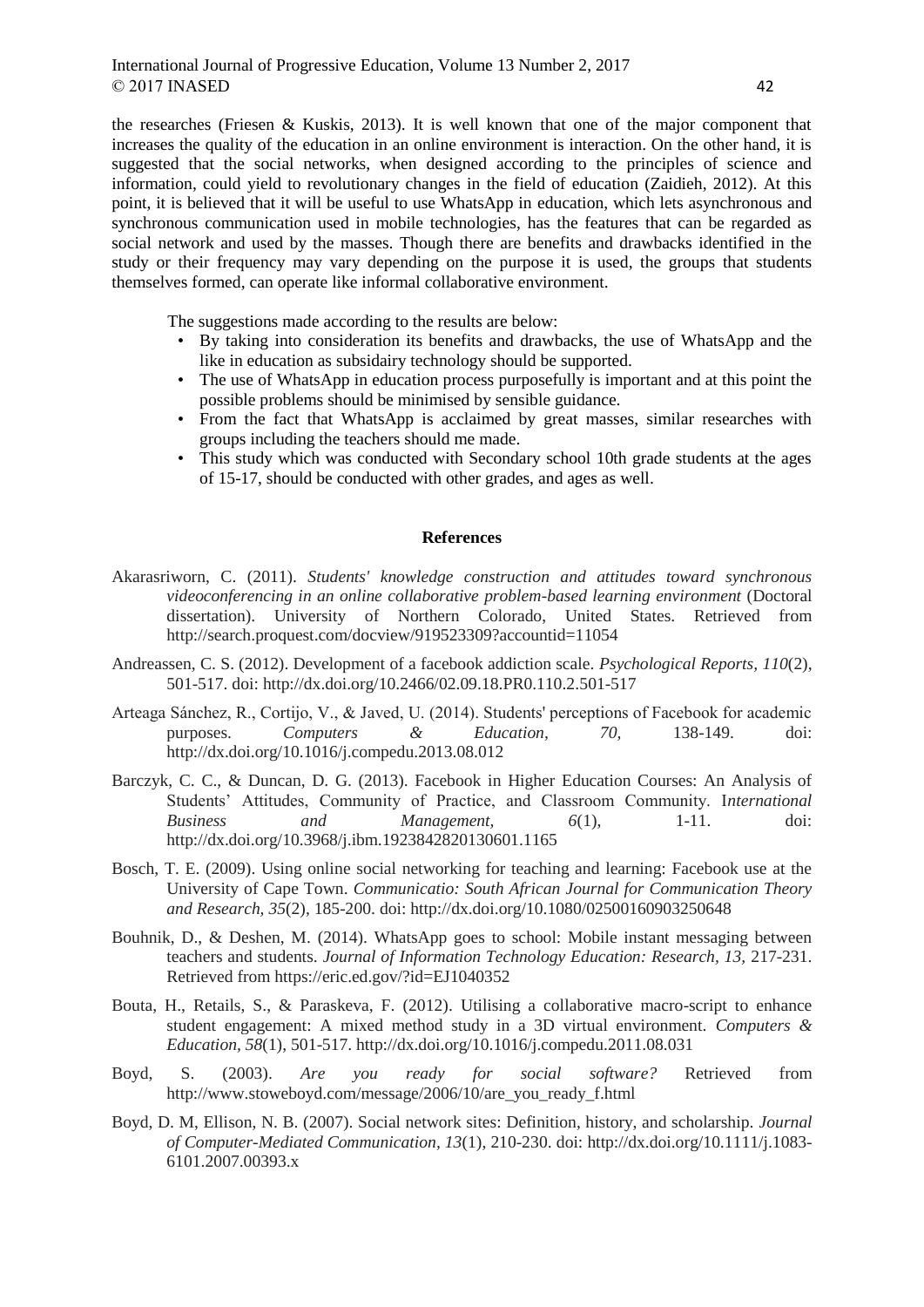- Cain, J., & Policastri, A. (2011). Using Facebook as an informal learning environment. *American Journal of Pharmaceutical Education, 75*(10), Article 207. doi: http://dx.doi.org/10.5688/ajpe7510207
- Christofides, E., Muise, A., & Desmarais, S. (2009). Information disclosure and control on Facebook: are they two sides of the same coin or two different processes? *CyberPsychology & Behavior, 12*(3), 341–345. doi: http://dx.doi.org/10.1089/cpb.2008.0226
- Chu, R. J. (2014). Empowerment Online: Feminist Adult Learning Strategies. *Creative Education, 5*(3), 141-144. doi: http://dx.doi.org/10.4236/ce.2014.53022
- Church, K., & de Oliveira, R. (2013). What's up with whatsapp? Comparing mobile instant messaging be-haviors with traditional SMS. *Proceedings of the 15th International Conference on Human-computer Interaction with Mobile Devices and Services* (pp. 352-361), ACM New York, USA. doi: http://dx.doi.org/10.1145/2493190.2493225
- Corbin, J. M., & Strauss, A. C. (2007). *Basics of qualitative research: Techniques and procedures for developing grounded theory.* Thousand Oaks, CA: Sage Publication.
- Dewald, J. F., Meijer, A. M., Oort, F. J., Kerkhof, G. A., & Bögels, S. M. (2010). The influence of sleep quality, sleep duration and sleepiness on school performance in children and adolescents: a meta-analytic review. *Sleep Medicine Reviews, 14*(3), 179-189. doi: http://dx.doi.org/10.1016/j.smrv.2009.10.004
- Drange, T., Sutherland, I., & Irons, A. (2015). Challenges of interaction in online teaching: a case study. *3. International Conference on E-Technologies and Business on the Web.* Paris, France. Retrieved from http://sdiwc.net/digital-library/challenges-of-interaction-in-online-teaching-acase-study.html
- Dunne, A., Lawlor, M. A., & Rowley, J. (2010). Young people's use of online social networking sites: a uses and gratifications perspective. *Journal of Research in Interactive Marketing, 4*(1), 46- 58. doi: http://dx.doi.org/10.1108/17505931011033551
- Eryaman, M. Y. (2006). A hermeneutic approach towards integrating technology into schools: Policy and Practice. In S. Tettegah & R. Hunter (Eds.). *Technology: Issues in administration, policy, and applications in K-12 schools*. Elsevier Science Publications.
- Eryaman, M. Y. (2007). Examining the characteristics of literacy practices in a technology-rich sixth grade classroom. *The Turkish Online Journal of Educational Technology (TOJET) 6*(2), 26- 41.
- Fewkes, A. M., & McCabe, M. (2012). Facebook: Learning tool or distraction? *Journal of Digital Learning in Teacher Education, 28*(3), 92-98. Retrieved from https://eric.ed.gov/?id=EJ972449
- Fischer, Y. (2013). *The Facebook is dead – long live WhatsApp.* De Marker. Retrieved from http://www.themarker.com/technation/1.2126492
- Friesen, N & Kuskis, A. (2013). Modes of interaction. Michael Grahame Moore (Ed.), *Handbook of Distance Education içinde* (pp. 351-371). Routledge.
- Goodband, J. H., Solomon, Y., Samuels, P. C., Lawson, D., & Bhakta R. (2012). Limits and Potentials of Social Networking in Academia: Case Study of the Evolution of a Mathematics Facebook Community. *Learning, Media and Technology, 37*(3), 236-252. doi: http://dx.doi.org/10.1080/17439884.2011.587435
- Greasley, K., & Ashworth, P. (2007). The Phenomenology of "approach to studying": The University Student's Studies within the Lifework. *British Educational Research Journal, 33*(6), 819-843. doi: http://dx.doi.org/10.1080/03075070802597184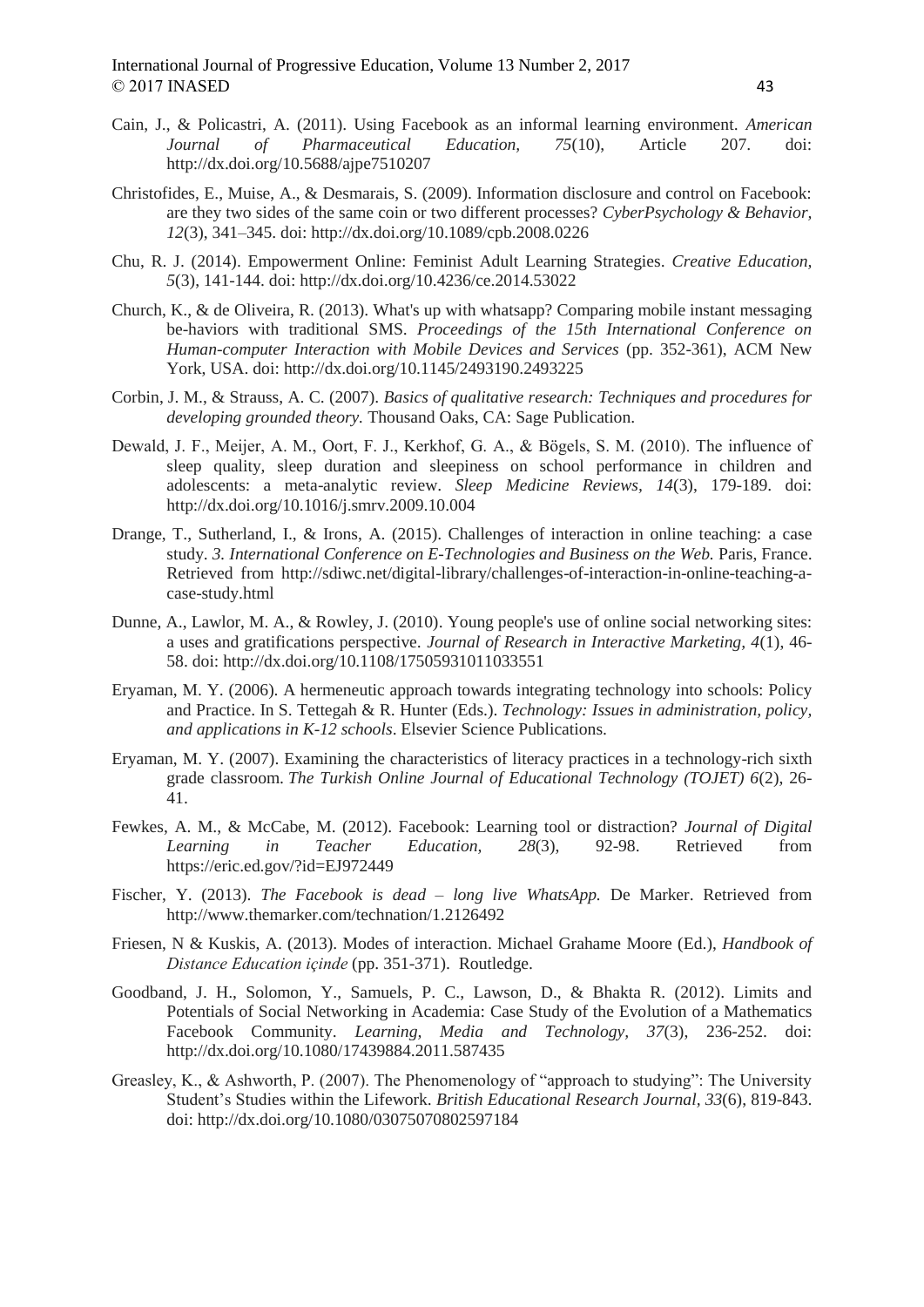- Grosseck, G., Bran, R., & Tiru, L. (2011). Dear teacher, what should I write on my wall? A case study on academic uses of Facebook*. Procedia Social and Behavioral Sciences, 15,* 1425-1430. doi: https://doi.org/10.1016/j.sbspro.2011.03.306
- Harrison, M. A., & Gilmore, A. L. (2012). U txt when? College students' social contexts of text messaging. *The Social Science Journal, 49,* 513–518. doi: http://dx.doi.org/10.1016/j.soscij.2012.05.003
- Irwin, C., Ball, L., Desbrow, B., & Leveritt, M. (2012). Students' perceptions of using Facebook as an interactive learning resource at university. *Australasian Journal of Educational Technology, 28*(7), 1221–1232. Retrieved from https://ajet.org.au/index.php/AJET/article/view/798/98
- Isacsson, A., & Gretzel, U. (2011). Facebook as an edutainment medium to engage students in sustainability and tourism. *Journal of Hospitality and Tourism Technology, 2*(1), 81-90. doi: http://dx.doi.org/10.1108/17579881111112430
- Johnston, M. J., King, D., Arora, S., Behar, N., Athanasiou, T., Sevdalis, N., & Darzi, A. (2015). Smartphones let surgeons know WhatsApp: an analysis of communication in emergency surgical teams. *The American Journal of Surgery, 209*(1), 45-51. doi: http://dx.doi.org/10.1016/j.amjsurg.2014.08.030
- Junco, R. (2012). The relationship between frequency of Facebook use, participation in Facebook activities, and student engagement. *Computers & Education, 58,* 162–171. doi: http://dx.doi.org/10.1016/j.compedu.2011.08.004
- Junco, R., Heiberger, G., & Loken, E. (2011). The effect of Twitter on college student engagement and grades. *Journal of Computer Assisted Learning, 27,* 119–132. doi: http://dx.doi.org/10.1111/j.1365-2729.2010.00387.x
- Karasar, N. (2008). *Bilimsel Araştırma Yöntemi* (18.Baskı). Nobel Yayın Dağıtım, Ankara.
- Ke, F., & Kwak, D. (2013). Online learning across ethnicity and age: A study on learning interaction participation, perception, and learning satisfaction. *Computers & Education, 61,* 43-51. doi: http://dx.doi.org/10.1016/j.compedu.2012.09.003
- Kuh G. D. (2009). What student affairs professionals need to know about student engagement. *Journal of College Student Development, 50*(6), 683–706. doi: http://dx.doi.org/10.1353/csd.0.0099
- Kusnekoff, J., Munz, S., & Titsworth, S. (2015). Mobile Phones in the Classroom: Examining the Effects of Texting, Twitter, and Message Content on Student Learning. *Communication Education, 64*(3), 344-365. doi: http://dx.doi.org/10.1080/03634523.2015.1038727
- Lampe, C., Wohn, D. Y., Vitak, J., Ellison, N. B., & Wash, R. (2011). Student use of Facebook for organizing collaborative classroom activities. *Computer-Supported Collaborative Learning, 6*(3), 329-347. doi: https://doi.org/10.1007/s11412-011-9115-y
- Landis, J. R., & Koch, G. G. (1977). The measurement of observer agreement for categorical data. *Biometrics, 33*(1), 159-174. doi: http://doi.org/10.2307/2529310
- Lee, S. (2015). Analyzing negative SNS behaviors of elementary and middle school students in Korea. *Computers In Human Behavior, 43,* 15-27. doi: http://dx.doi.org/10.1016/j.chb.2014.10.014
- Lemola, S., Perkinson-Gloor, N., Brand, S., Dewald-Kaufmann, J., & Grob, A. (2015). Adolescents' electronic media use at night, sleep disturbance, and depressive symptoms in the smartphone age. *Journal of Youth and Adolescence, 44*(2), 405-418. doi: http://dx.doi.org/10.1007/s10964-014-0176-x
- Lenhart, A., Purcell, K., Smith, A., & Zickuhr, K. (2010). *Social media and young adults.* Washington D.C.: Pew Internet & American Life.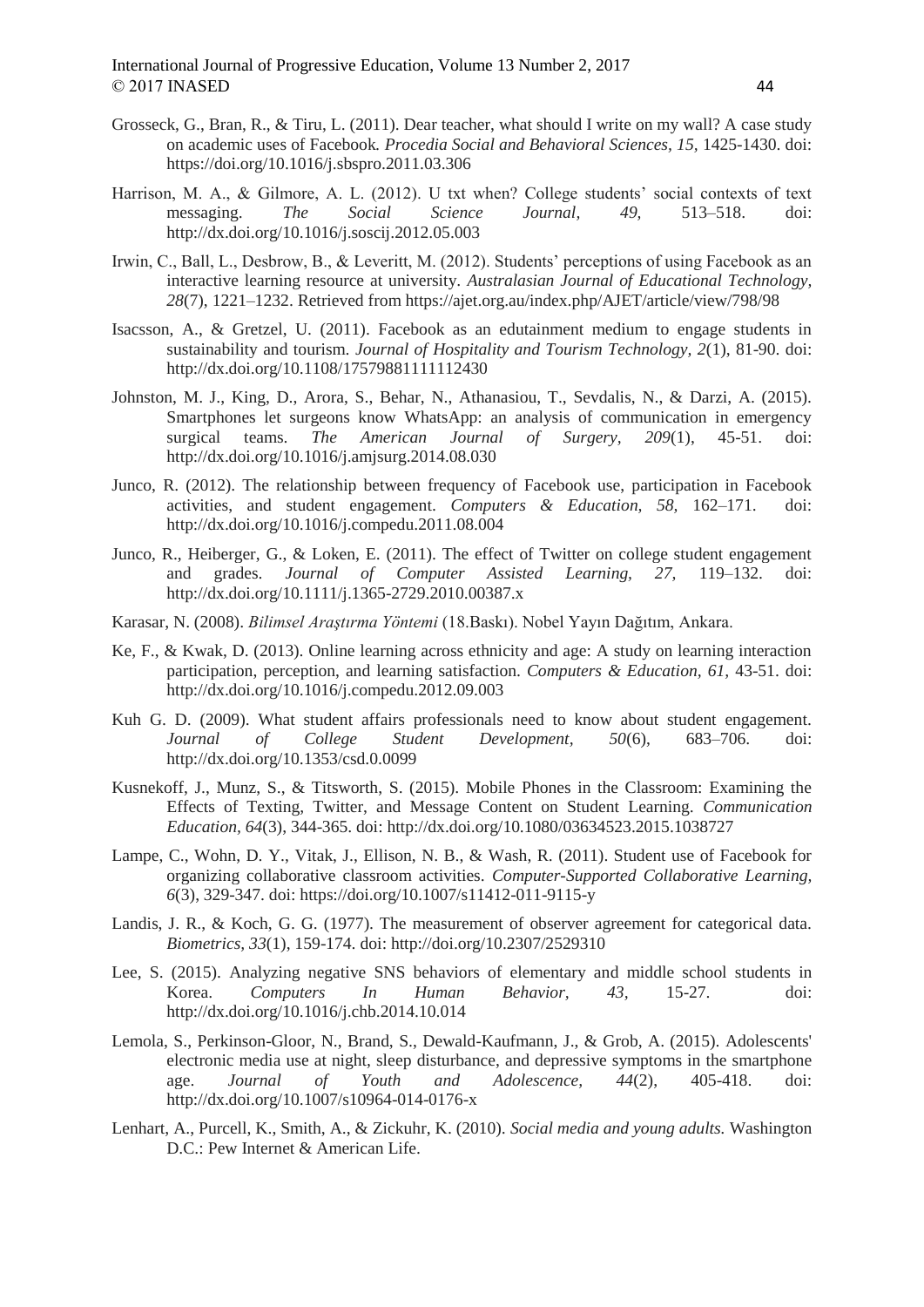- Leonardi, P. M. (2014). Social media, knowledge sharing, and innovation: Toward a theory of communication visibility*. Information Systems Research, 25*, 796-816. doi: http://dx.doi.org/10.1287/isre.2014.0536
- Li, M., Deng, Y., Ren, Y., Guo, S., & He, X. (2014) Obesity status of middle school students in Xiangtan and its relationship with Internet addiction. *Obesity (Silver Spring), 22*(2), 482-487. doi: http://dx.doi.org/10.1002/oby.20595
- Lim, J., & Richardson, J. (2016). Exploring the effects of students' social networking experience on social presence and perceptions of using SNSs for educational purposes. *Internet And Higher Education, 29,* 31-39. doi: http://dx.doi.org/10.1016/j.iheduc.2015.12.001
- Madge, C., Meek, J., Wellens, J. & Hooley, T. (2009). Facebook, Social Integration and Informal Learning at University: 'It Is More for Socialising and Talking to Friends about Work than Actually Doing Work. *Learning, Media and Technology, 34*(2), 141-155. doi: http://dx.doi.org/10.1080/17439880902923606
- Madhusudhan, M. (2012). Use of social networking sites by research scholars of the University of Delhi: A study. *The International Information & Library Review, 44*(2), 100-113. doi: http://dx.doi.org/10.1016/j.iilr.2012.04.006
- Mahdi, H. S., & El-Naim, M. E. (2012). The effects of informal use of computer-mediated communication on EFL learner interaction. *Studies in Literature and Language, 5*(3), 75-81. doi: http://dx.doi.org/10.3968/n
- Marshall, C., & Rossman, G. B. (2006). *Designing qualitative research* (4th edition). Thousands Oaks: Sage Pub.
- Maxwell, J. A. (1996). *Qualitative research design: An interpretative approach.* Thousand Oaks, CA: Sage
- Mazman, S. G., & Usluel, Y. K. (2010). Modeling educational use of Facebook. *Computers & Education, 55*(2), 444–453. doi: http://dx.doi.org/10.1016/j.compedu.2010.02.008
- McCoy, B. R. (2013). Digital distractions in the classroom: student classroom use of digital devices for non-class related purposes. *Journal of Media Education, 4*(4), 5-14. Retrieved from http://digitalcommons.unl.edu/journalismfacpub/
- McCoy, B. R. (2016). Digital Distractions in the Classroom Phase II: Student Classroom Use of Digital Devices for Non-Class Related Purposes. *Journal of Media Education, 7*(1), 5–32. Retrieved from http://digitalcommons.unl.edu/journalismfacpub/
- MEB (2015). *Millî Eğitim İstatistikleri, Örgün Eğitim 2014-2015.* T.C. Millî Eğitim Bakanlığı Strateji Geliştirme Başkanlığı, Ankara. Retrieved from http://sgb.meb.gov.tr/istatistik/meb\_istatistikleri\_orgun\_egitim\_2014\_2015.pdf
- Mills, N. (2011). Situated learning through social networking communities: The development of joint enterprise, mutual engagement, and a shared repertoire. *CALICO Journal, 28*(2), 345-368. doi: http://dx.doi.org/10.11139/cj.28.2.345-368
- Mitchell, K. (2012). A social tool: Why and how ESOL students use Facebook. *CALICO Journal, 29*(3), 471-493. doi: http://dx.doi.org/10.11139/cj.29.3.471-493.
- Morse, J. M., Mayan, M., Spiers, J., Barrett, M., & Olson, K. (2002). Verification strategies for establishing reliability and validity in qualitative research. *International Journal of Qualitative Methods, 1*(2), 1-19. Retrieved from https://sites.ualberta.ca/~iiqm/backissues/1\_2Final/pdf/morseetal.pdf
- Muñoz, C. L., & Towner, T. (2011). Back to the "wall": How to use Facebook in the college classroom. *First Monday, 16*(12). doi: http://dx.doi.org/10.5210/fm.v16i12.3513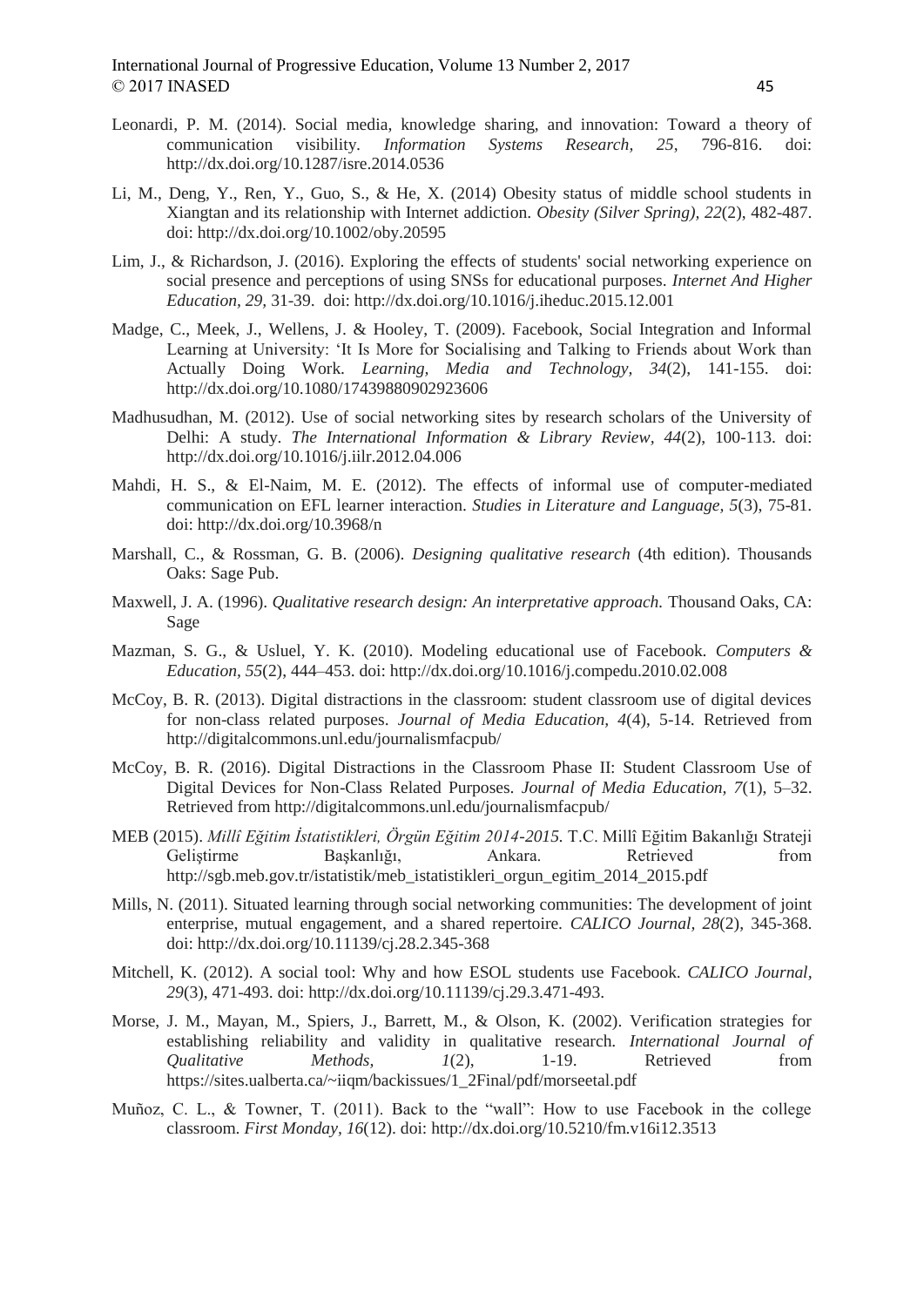- Nguyen, D. T., & Fussell, S. R. (2016). Effects of Conversational Involvement Cues on Understanding and Emotions in Instant Messaging Conversations. *Journal of Language & Social Psychology, 35*(1), 28-55. doi: http://dx.doi.org/10.1177/0261927X15571538
- Oberg, A., & Daniels, P. (2013). Analysis of the effect a student-centred mobile learning instructional method has on language acquisition. *Computer Assisted Language Learning, 26*(2), 177–196. doi: http://dx.doi.org/10.1080/09588221.2011.649484
- Papacharissi, Z., & Mendeson, A. (2011). Toward a new(er) sociability: Uses, gratifications and social capital on Facebook. In S. Papathanassopoulos (Ed.), *Media perspectives for the 21st century* (pp. 212–231). London, UK: Routledge.
- Patton, M. Q. (1990). *Qualitative evaluation and research methods* (2nd ed.). Newbury Park, California: Sage Publications.
- Piriyasilpa, Y. (2011). See You in Facebook: The effects of incorporating online social networking in the language classroom. *Journal of Global Management Research, 7*(1), 67-70. Retrieved from http://gmrjournal.uqam.ca/documents/GMRJ-V7N1-JUN2011-67-80.pdf
- Rosen, L. D. (2010). *Rewired: Understanding the igeneration and the way they learn*. NewYork, N.Y: Palmgrave Macmillan.
- Ross, C., Orr, E. S., Sisic, M., Arseneault, J. M., Simmering, M. G., & Orr, R. R. (2009). Personality and motivations associated with Facebook use. *Computers in Human Behavior, 25*(2), 578– 586. doi: http://dx.doi.org/10.1016/j.chb.2008.12.024
- Ryan, G., & Bernard, H. R. (2000). Data management and analysis methods. In N. Denzin & Y. Lincoln (Eds.), *Handbook of qualitative research* (pp. 769–802). Thousand Oaks, CA: Sage
- Sánchez, R. A., Cortijo, V., & Javed, U. (2014). Students' perceptions of Facebook for academic purposes. *Computers & Education, 70,* 138-149. doi: http://dx.doi.org/10.1016/j.compedu.2013.08.012
- Selwyn, N. (2009). Faceworking: exploring students' education‐related use of Facebook. *Learning, Media and Technology, 34*(2), 157-174. doi: http://dx.doi.org/10.1080/17439880902923622
- Shih, R.-C. (2011). Can Web 2.0 technology assist college students in learning English writing? Integrating Facebook and peer assessment with blended learning. *Australasian Journal of Educational Technology, 27*(5), 829-845. doi: https://doi.org/10.14742/ajet.934
- SimilarWeb (2016). *Mobile App Ranking. Retrieved.* Retrieved from https://www.similarweb.com/
- Smith, J. A., & Eatough, V. (2007). Interpretative Phenomenological Analysis. In E. Lyons ve A. Coyle (Eds.). *Analysing Qualitative Data in Psychology* (pp. 35-50). Los Angeles: SAGE Pub.
- Statista (2016). *Statistics and Market Data on Mobile Internet & Apps.* Retrieved from http://www.statista.com/
- Sultan, A. J. (2014) Addiction to mobile text messaging applications is nothing to "lol" about. *The Social Science Journal, 51*, 57–69. doi: http://dx.doi.org/10.1016/j.soscij.2013.09.003
- Tavşancıl. E., & Aslan. E. A. (2001). *İçerik analizi ve Uygulama Örnekleri.* Ankara: Epsilon Yayınları.
- Towner, T., & Munoz, C. L. (2011). Facebook and education: A classroom connection? in Charles Wankel (ed.) *Educating Educators with Social Media (Cutting-edge Technologies in Higher Education, Volume 1).* Emerald Group Publishing Limited, 33–57. doi: http://dx.doi.org/10.1108/S2044-9968(2011)0000001005
- Wang, J., Doll, W. J., Deng, X., Park, K., & Yang, M. G. (2013). The impact of faculty perceived reconfigurability of learning management systems on effective teaching practices. *Computers & Education, 61*, 146-157. doi: http://dx.doi.org/10.1016/j.compedu.2012.09.005